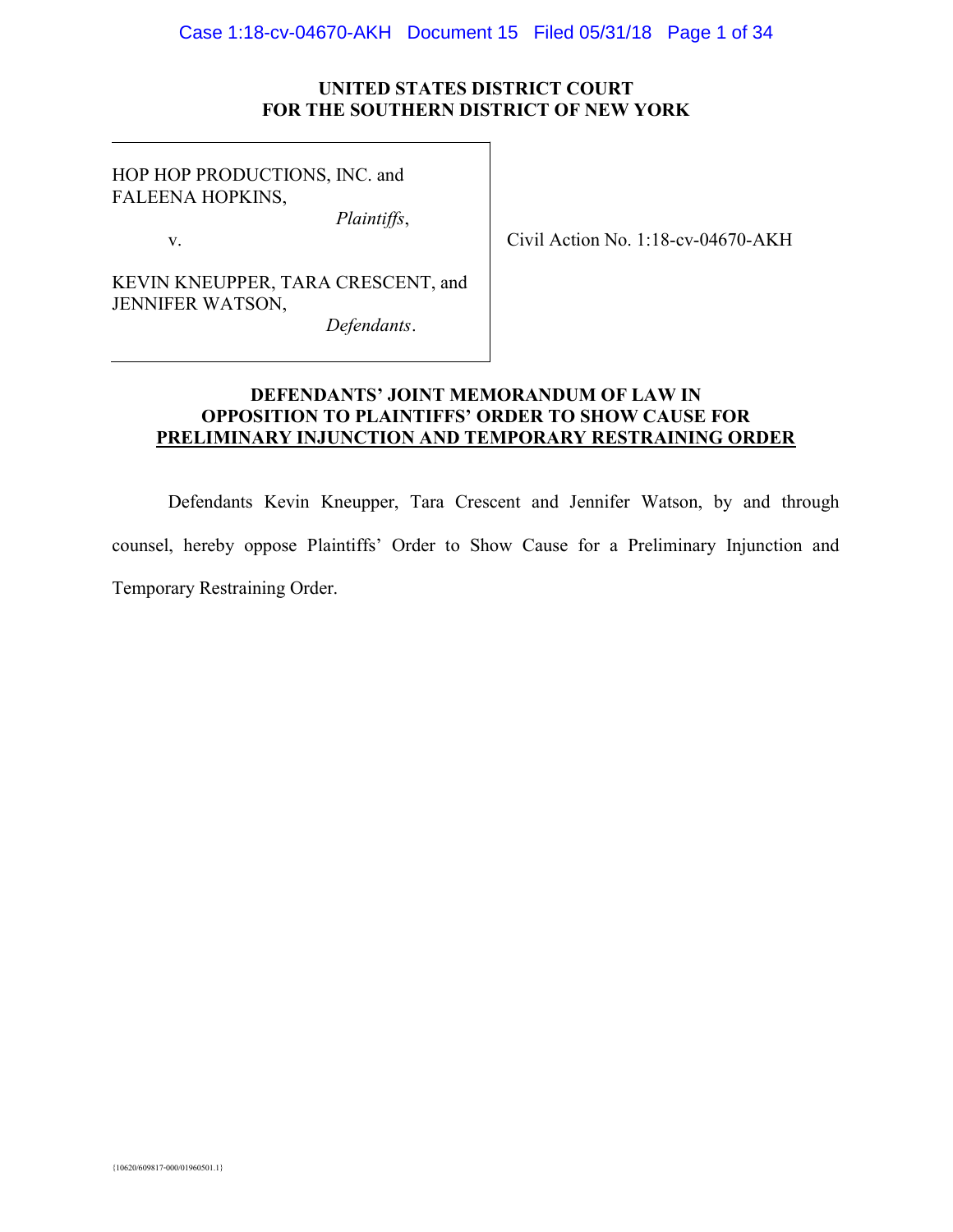# TABLE OF CONTENTS

# PAGE

| L.               |                                                                                                                                                              |
|------------------|--------------------------------------------------------------------------------------------------------------------------------------------------------------|
| I.               |                                                                                                                                                              |
| A.               |                                                                                                                                                              |
| <b>B.</b>        |                                                                                                                                                              |
| $\mathbf{C}$ .   |                                                                                                                                                              |
| D.               |                                                                                                                                                              |
|                  |                                                                                                                                                              |
| A.               | Plaintiffs Have Not Shown a Clear or Substantial Likelihood of Prevailing on the                                                                             |
| 1.               | Plaintiff's Lanham Act Claim is Barred by Second Circuit Precedent, Roger v.                                                                                 |
| 2.               | The Use of the Word "Cocky" Is Artistically Relevant to the Defendants'                                                                                      |
| 3.               | Nothing About The Defendants' Book Titles at Issue Explicitly Misleads Readers<br>Into Believing The Books Originate From (Or Are Otherwise Associated with) |
| $\overline{4}$ . | Plaintiffs Have Not Shown A Clear or Substantial Likelihood of Prevailing on Its                                                                             |
| 5.               | Plaintiffs Have Not Shown A Substantial Likelihood of Prevailing on Its                                                                                      |
| <b>B.</b>        |                                                                                                                                                              |
| 1.               |                                                                                                                                                              |
| 2.               |                                                                                                                                                              |
| $\mathbf{C}$ .   |                                                                                                                                                              |
| D.               | A Preliminary Injunction Limiting Use of the Term COCKY Is Not In the Public                                                                                 |
|                  |                                                                                                                                                              |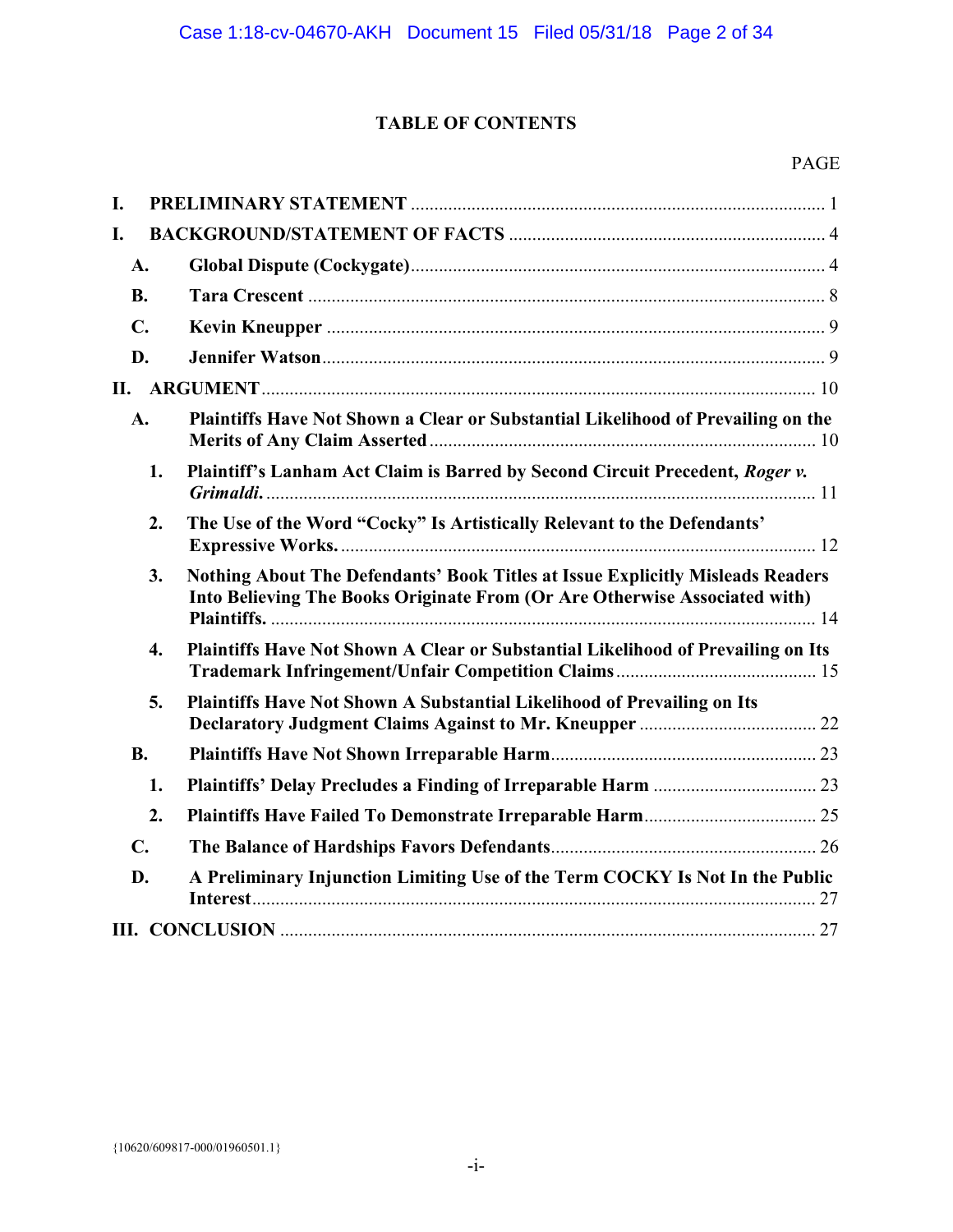# TABLE OF AUTHORITIES

# **Cases**

| Accord Twin Peaks Prods., Inc. v. Pubs. Int'l, Ltd.,                                                                                                   |
|--------------------------------------------------------------------------------------------------------------------------------------------------------|
| Alzheimer's Foundation of America, Inc. v. Alzheimer's Disease and Related Disorders Ass'n,<br>$Inc.$                                                  |
| Bear U.S.A., Inc. v. A.J. Sheepskin & Leather Outerwear, Inc.,                                                                                         |
| Cheng v. Thea Dispeker,                                                                                                                                |
| Citibank, N.A. v. Citytrust,                                                                                                                           |
| Cliffs Notes, Inc. v. Bantam Doubleday Dell Publishing Group, Inc.,                                                                                    |
| Clinique Laboratories, Inc. v. Dep Corp.,                                                                                                              |
| Comic Strip, Inc. v. Fox Television Stations, Inc.,                                                                                                    |
| Cummings v. Soul Train Holdings LLC,                                                                                                                   |
| DeClemente v. Columbia Pictures Indus.,                                                                                                                |
| Dillinger, LLC v. Elec. Arts, Inc.,                                                                                                                    |
| DISH Network, L.L.C. v. ABC, Inc. (In re AutoHop Litig.),<br>No. 12 Civ. 4155 (LTS) (KNF), 2013 U.S. Dist. LEXIS 143492, (S.D.N.Y. Sept. 18, 2013). 23 |
| E.S.S. Entm't 2000, Inc. v. Rock Star Videos, Inc.,                                                                                                    |
| eBay, Inc. v. MercExchange, LLC.,                                                                                                                      |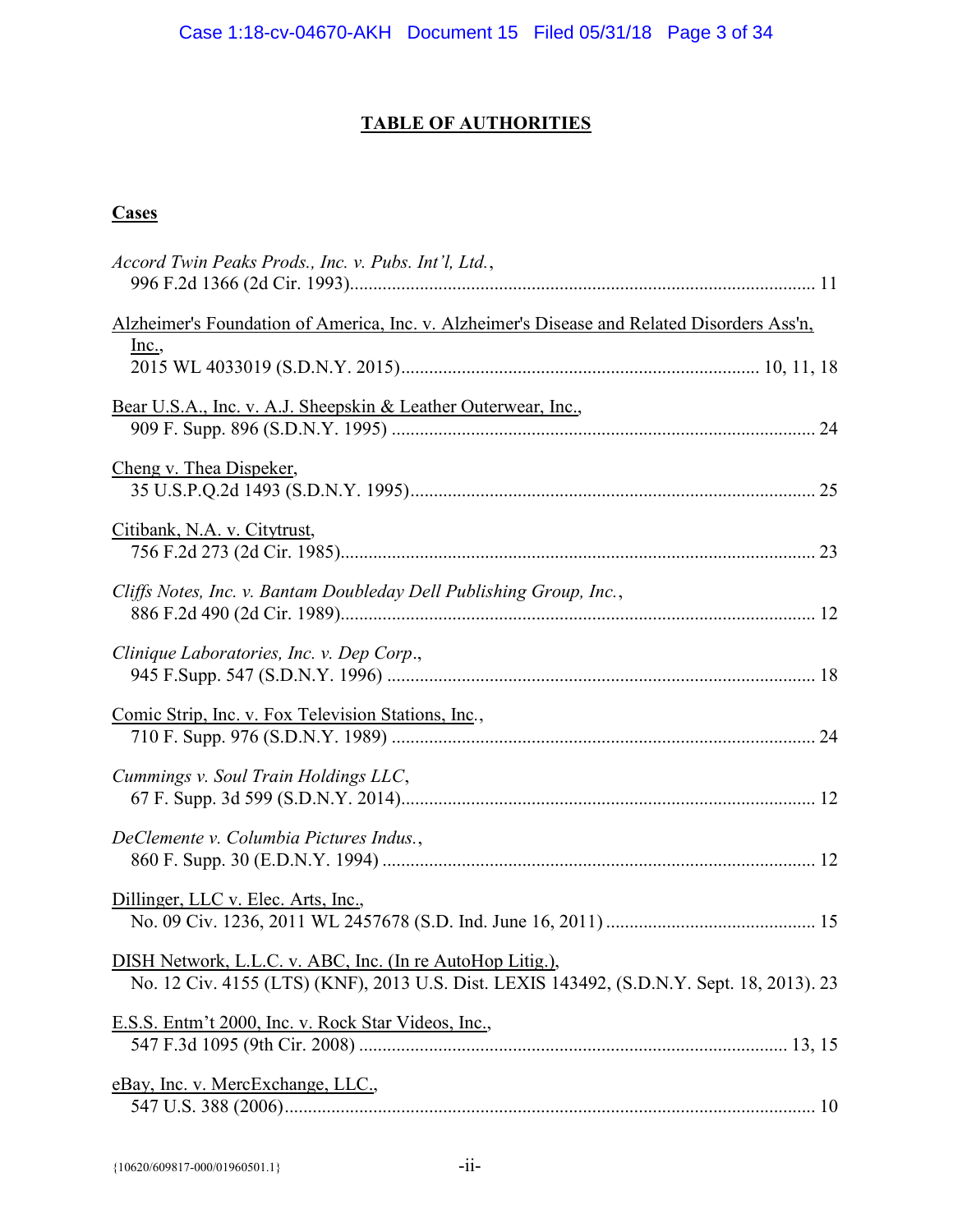# Case 1:18-cv-04670-AKH Document 15 Filed 05/31/18 Page 4 of 34

| Echo Design Group, Inc., v. Zino Davidoff S.A.,                                                                         |
|-------------------------------------------------------------------------------------------------------------------------|
| Gidatex S.R.L. v. Campaniello Imps., Ltd.,                                                                              |
| Greenpoint Fin. Corp. v. The Sperry & Hutchinson Co., Inc.,                                                             |
| Grotrian, Helfferich, Schulz, Th. Steinweg Nachf. v. Steinway & Sons,                                                   |
| <u>In re Int'l Flavors &amp; Fragrances Inc.</u> ,                                                                      |
| <u>Krueger Int'l, Inc. v. Nightingale Inc.</u> ,                                                                        |
| Louis Vuitton Mallatier, S.A. v. Warner Bros. Entm't Inc.,                                                              |
| Magnet Comme'ns, LLC v. Magnet Comme'ns, Inc.,                                                                          |
| Malletier v. Burlington Coat Factory Warehouse Corp.,                                                                   |
| Marcy Playground, Inc. v. Capitol Records, Inc.,                                                                        |
|                                                                                                                         |
| Mattel, Inc. v. MCA Records,                                                                                            |
| Mazurek v. Armstrong,                                                                                                   |
| Mobileye, Inc. v. Picitup Corp.,<br>No. 12 Civ. 1994(JSR), 928 F.Supp.2d 759, 2013 WL 830837 (S.D.N.Y. Mar. 5, 2013) 18 |
| National Football League Players Ass'n v. Nat'l Football League Props., Inc.,                                           |
| New Look Party Ltd. v. Louise Paris Ltd.,                                                                               |
| New York City Triathlon LLC v. NYC Triathlon Club, Inc.,                                                                |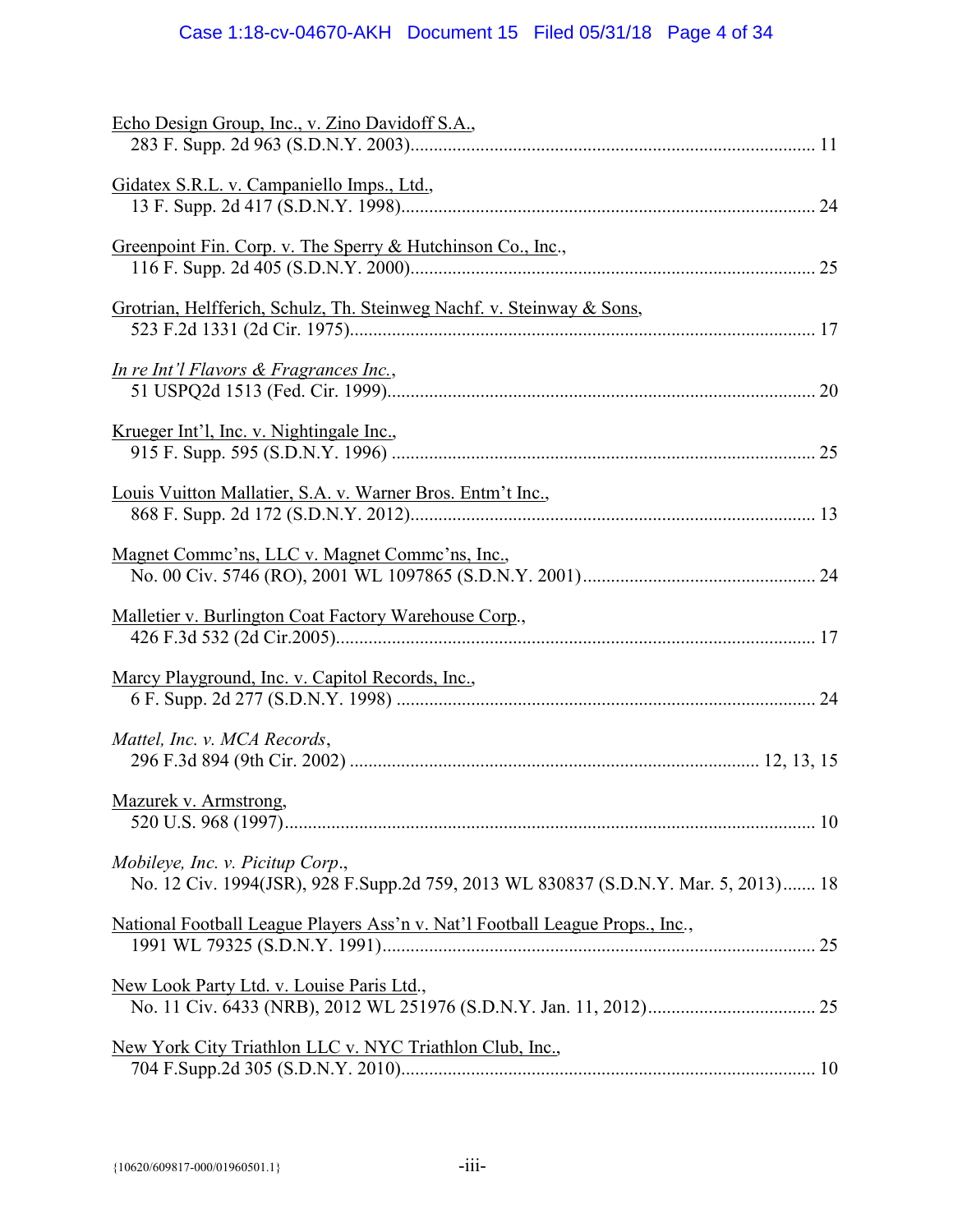| Opticians Assoc. v. Independent Opticians,                          |  |
|---------------------------------------------------------------------|--|
|                                                                     |  |
| Paco Sport, Ltd. v. Paco Rabanne Parfums,                           |  |
| Parks v. LaFace Records,                                            |  |
| REDF Organic Recovery, LLC v. Kafin,                                |  |
| Rogers v. Grimaldi,                                                 |  |
| Salinger v. Colting,                                                |  |
| San Fernando Electric Mfg. Co. v. JFD Electronics Components Corp., |  |
| <b>Seale v. Gramercy Pictures,</b>                                  |  |
| Sunward Elecs., Inc. v. McDonald,                                   |  |
| Tom Doherty Assocs., Inc. v. Saban Entm't Inc.,                     |  |
| Total Control Apparel v. DMD Int'l Imps., LLC,                      |  |
| Tough Traveler, Ltd. v. Outbound Prods.,                            |  |
| Twentieth Century Fox Television v. Empire Distribution, Inc.,      |  |
| Universal City Studios, Inc. v. Nintendo Co., Ltd.,                 |  |
| University of Ala. Bd. of Trs. v. New Life Art, Inc,                |  |
| Winter v. Nat. Res. Def. Council, Inc.,                             |  |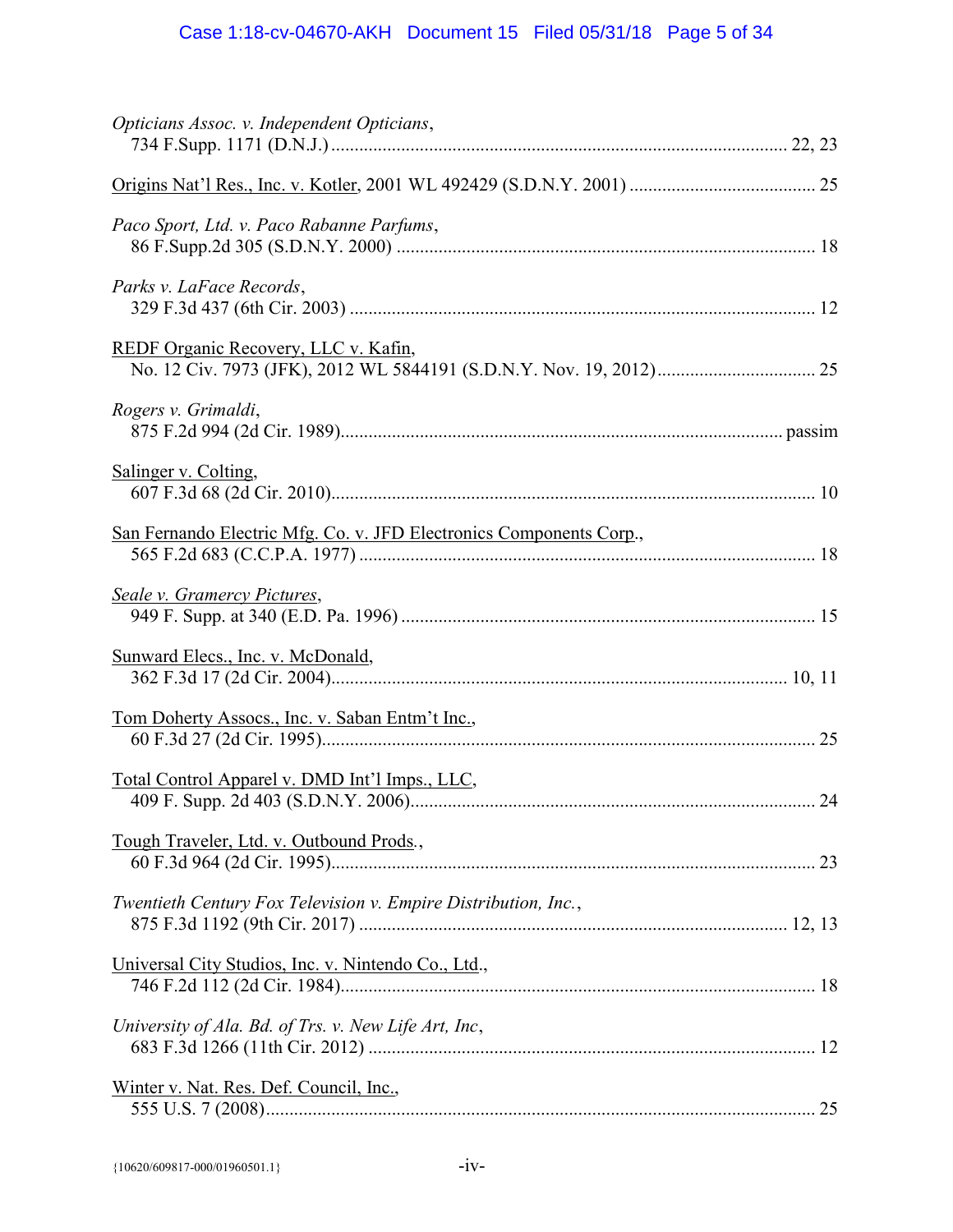# **Rules**

TBMP § 510.02 ............................................................................................................................. 22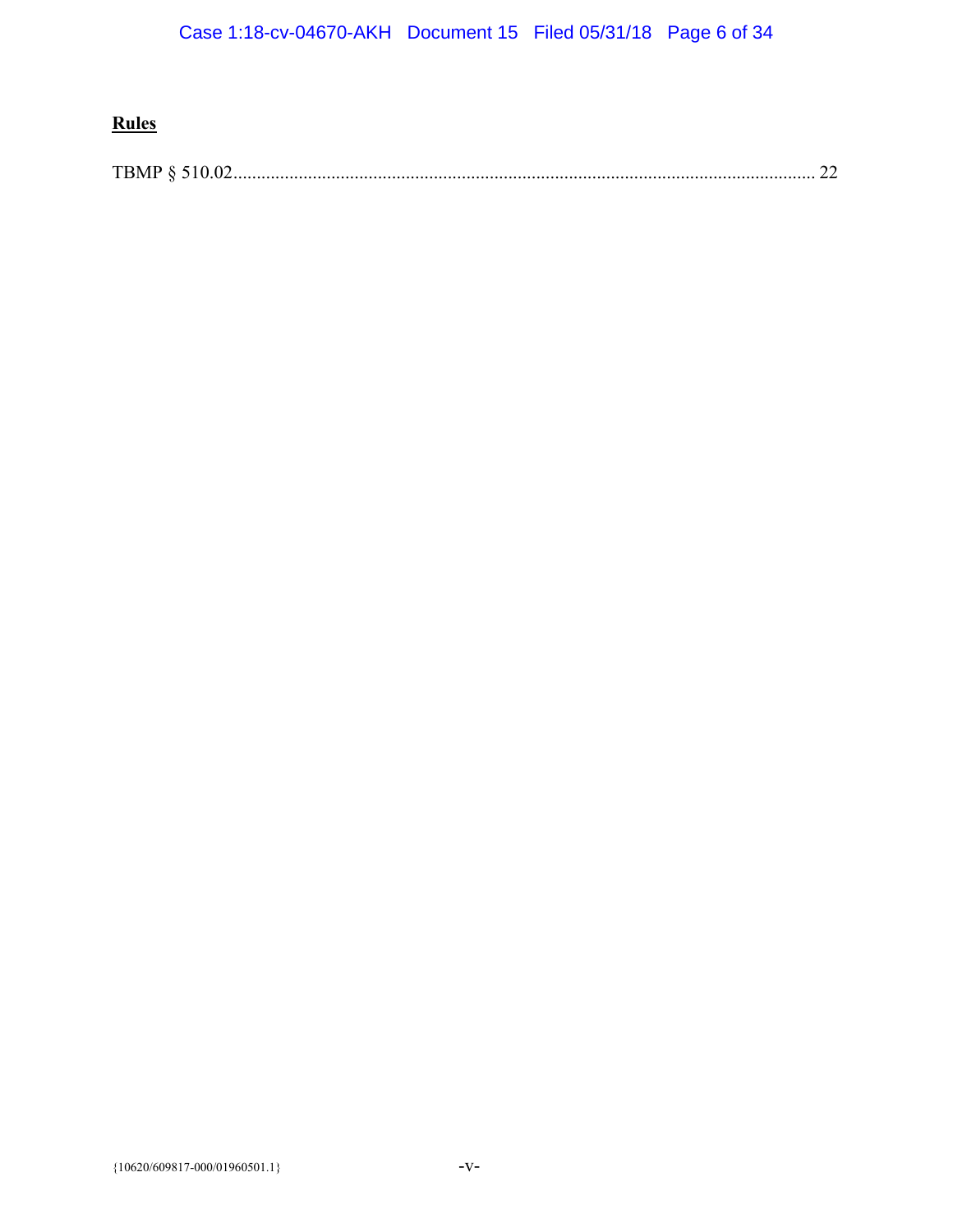## I. PRELIMINARY STATEMENT

 Plaintiffs' request for a preliminary injunction censoring the continued publication of various artistic works is unwarranted and unsupported. Plaintiffs cannot establish a likelihood of success on the merits because they lack any valid rights in and to the term *cocky* as a trademark. On the merits, the term cocky is simply incapable of operating as a single-source identifier in the field of romance novels.<sup>1</sup> Well before Plaintiffs' began to claim the word "cocky" as their own, countless romance novels employed "cocky" (i.e., a synonym for arrogant, bold, brash, confident, smug, self-assured, and shameless, among other adjectives) in their titles and elsewhere to describe romance hero archetypes. The notion that Plaintiffs, who allegedly only commenced use of "cocky" in 2016, could somehow monopolize that word is ridiculous.

 In fact, cockiness (in all its permutations) remains as prevalent in romance novels as the use of stunning, scantily-clad models on their covers. As such, consumers are well-accustomed to distinguishing one romance novel from another based on indicia of origin other than stock character traits like "beautiful," "passionate," or "cocky"; in particular, readers rely on the sine qua non of novel source-identification: the name of the author. Against this background, "cocky" could not possibly function as a signifier of a *single* source in this genre. Moreover, even assuming *arguendo* that the law affords Plaintiffs rights in *cocky* as claimed, under the law of this Circuit as established in Rogers, a mere likelihood of confusion is not a sufficient basis upon which to censor a defendant's artistic expression. To stifle Defendants' art, Plaintiffs would need to establish the Defendants' works explicitly mislead consumers. Plainly, they cannot.

 $\overline{a}$ 

<sup>&</sup>lt;sup>1</sup> Defendants note, too, that those facts available at this early date and in the absence of discovery also cast doubt on the extent to which Plaintiffs have ever made true trademark use of the term.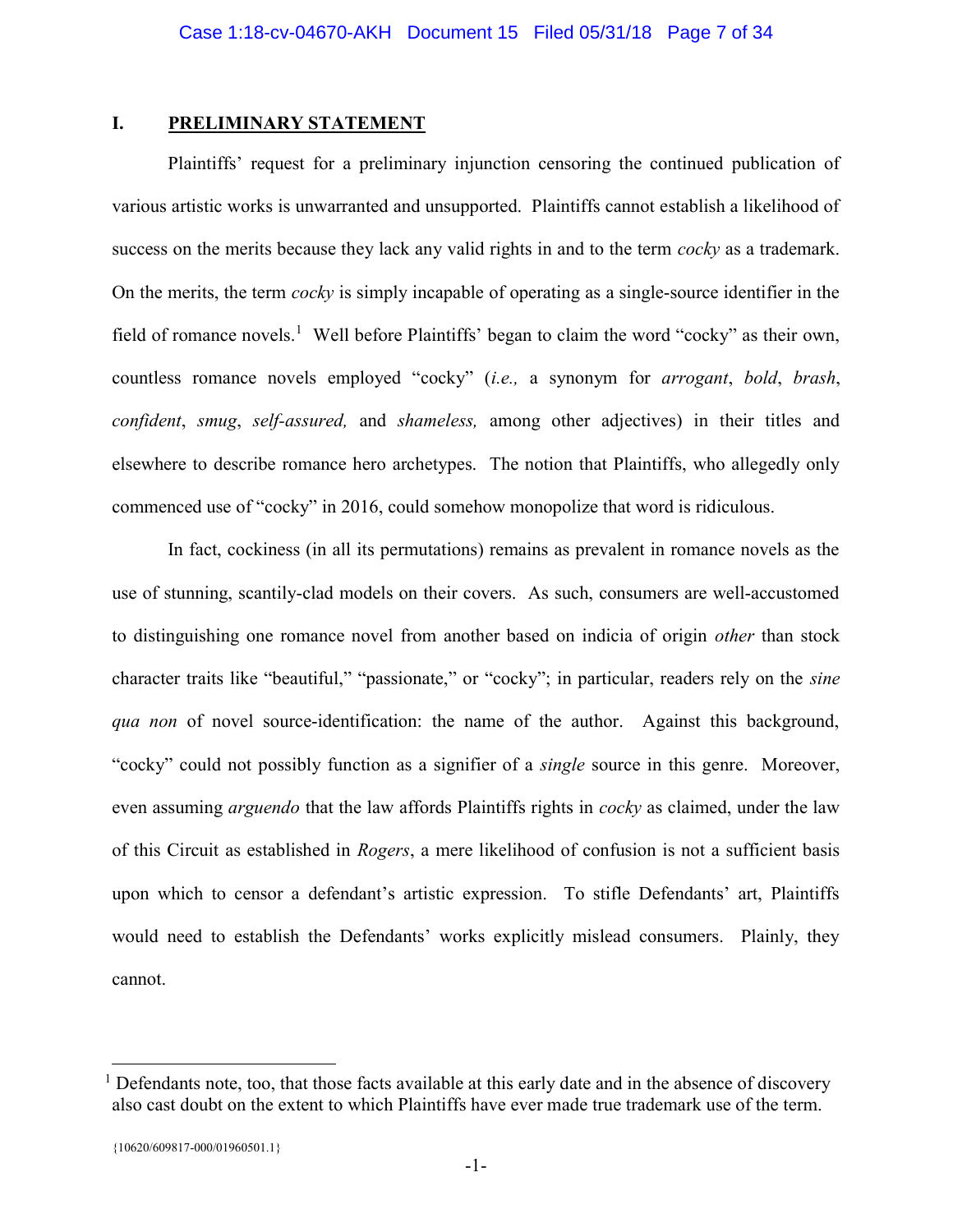#### Case 1:18-cv-04670-AKH Document 15 Filed 05/31/18 Page 8 of 34

 Beyond the obvious issues with the merits, it is evident from the face of the complaint that Plaintiffs failed to conduct a reasonable pre-filing investigation before racing to the courthouse. Indeed, the number and extent of defects alone call into question whether the filing was made in good faith. Plaintiffs' lack of due diligence failed to uncover the stark difference between a *publisher* and a *publicist*, *i.e.*, non-party best-selling author Penny Reid is the former, while Defendant Jennifer Watson is the latter (Ms. Watson's website even states that she provides "publicist and marketing services" and nowhere indicates that she writes or publishes books).

Indeed, contrary to Plaintiffs' unsupported allegations that Ms. Watson "played a key role in a juggernaut attack on [Plaintiffs'] trademarks, books and person (*Dkt.* 6 at 2), Ms. Watson played no role whatsoever in the conception, creation, authorship, decision to publish, or publication of *The Cocktales Anthology*,<sup>2</sup> and otherwise lacks any authority to halt or impact its publication. In reality, Ms. Watson simply did what publicists do: promoted and marketed The Cocktales Anthology pre-publication at the request of its authors, including Penny Reid and the many other contributors to anthology (and did so  $gratis$ ).<sup>3</sup> In short, Plaintiffs pre-filing investigation led them to sue the wrong party and seek extraordinary relief from someone who, even if ordered to do so, could not comply with Plaintiffs' extreme demands.

 Plaintiffs' lack of diligence also notably resulted in a failure to identify a Canadian resident named Tara Crescent in favor of identifying a Canadian street by that same name. See Dkt. 1 at Exh., C (a Google Map Printout of a Toronto Suburb). Plaintiffs' papers make no discernible connection of the street to the author of books entitled Her Cocky Doctors and Her

 $\overline{a}$ 

{10620/609817-000/01960501.1} <sup>3</sup> Contrary to Plaintiff's claim, Plaintiffs have not served Ms. Watson with its Motion or the Court's Order via overnight mail. Ms. Watson does not live or work in Houston, Texas, and has no association whatsoever with the Houston address Plaintiffs' allegedly served.

<sup>&</sup>lt;sup>2</sup> The publication title for *The Cocktales Anthology* is "Cocktales: The Cockiest Anthology."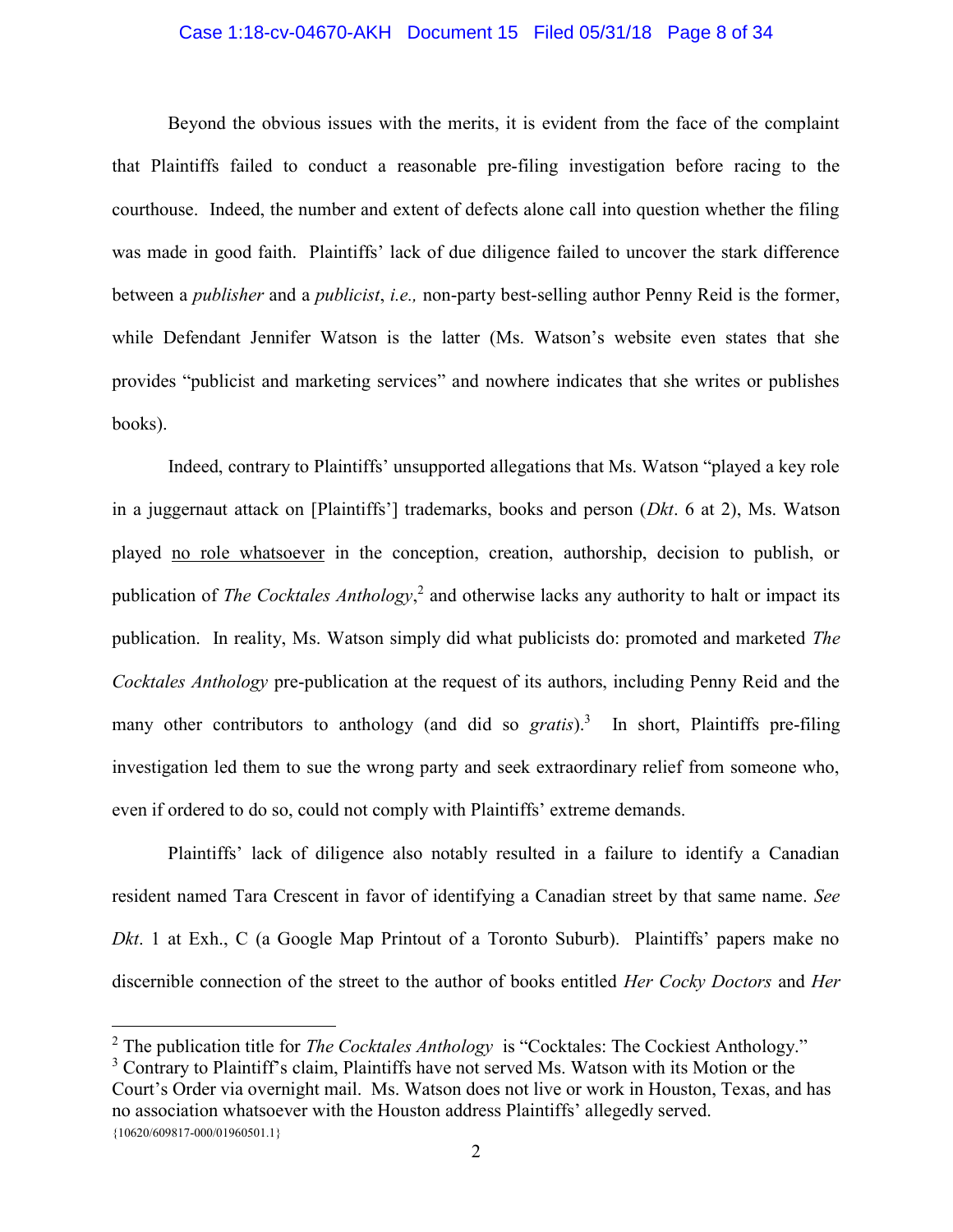#### Case 1:18-cv-04670-AKH Document 15 Filed 05/31/18 Page 9 of 34

Cocky Firefighters, Plaintiffs failure is especially perplexing given their significant delay in bringing this action against Ms. Crescent. Indeed, Plaintiffs seek to enjoin Ms. Crescent from further sale of books that have spent at least six months in the stream of commerce without demonstrating a pressing need to do so now.

Finally, Plaintiffs have sued a California resident, Kevin Kneupper, Esq., in New York over a Petition to Cancel Plaintiffs' Registered Trademarks that Mr. Kneupper electronically filed with the Trademark Trial and Appeal Board (TTAB) of the U.S. Patent & Trademark Office (USPTO) in Alexandria, Virginia. No connection to New York is alleged, nor is Mr. Kneupper accused of infringing any trademark rights owned or controlled by Plaintiffs. Instead, Mr. Kneupper has been added to this action solely as part of a declaratory judgment claim whereby Plaintiffs *(i.e., the alleged trademark owners)* seek a declaration from this Court that "the use of [Plaintiffs'] Federally Registered Trademarks do not infringe upon any existing and valid of rights of Defendants." Dkt. 1 at 95.

{10620/609817-000/01960501.1} Notably, the only commonality that Mr. Kneupper shares with his co-defendants is a total disavowal of any legal or proprietary rights to the term *cocky*. In other words, Plaintiffs seek a declaration from this Court that their claimed rights do not infringe upon rights *that none of the* Defendants have ever claimed to possess *(i.e.,* "rights" that only exist in the public domain). The merit of such a request speaks for itself. As such, it is respectfully submitted that Mr. Kneupper was sued in New York purely as retaliation for filing the Petition to Cancel Plaintiffs' registrations. Indeed, while it is certainly within this Court's subject-matter jurisdiction to adjudicate issues of whether the actions of Watson and Crescent constitute infringement of a valid U.S. trademark, Plaintiffs cite no authority whereby this Court's inherent powers to control its own docket also transcend the separation of powers, extending to the dockets of other tribunals sitting in other branches of the U.S. government.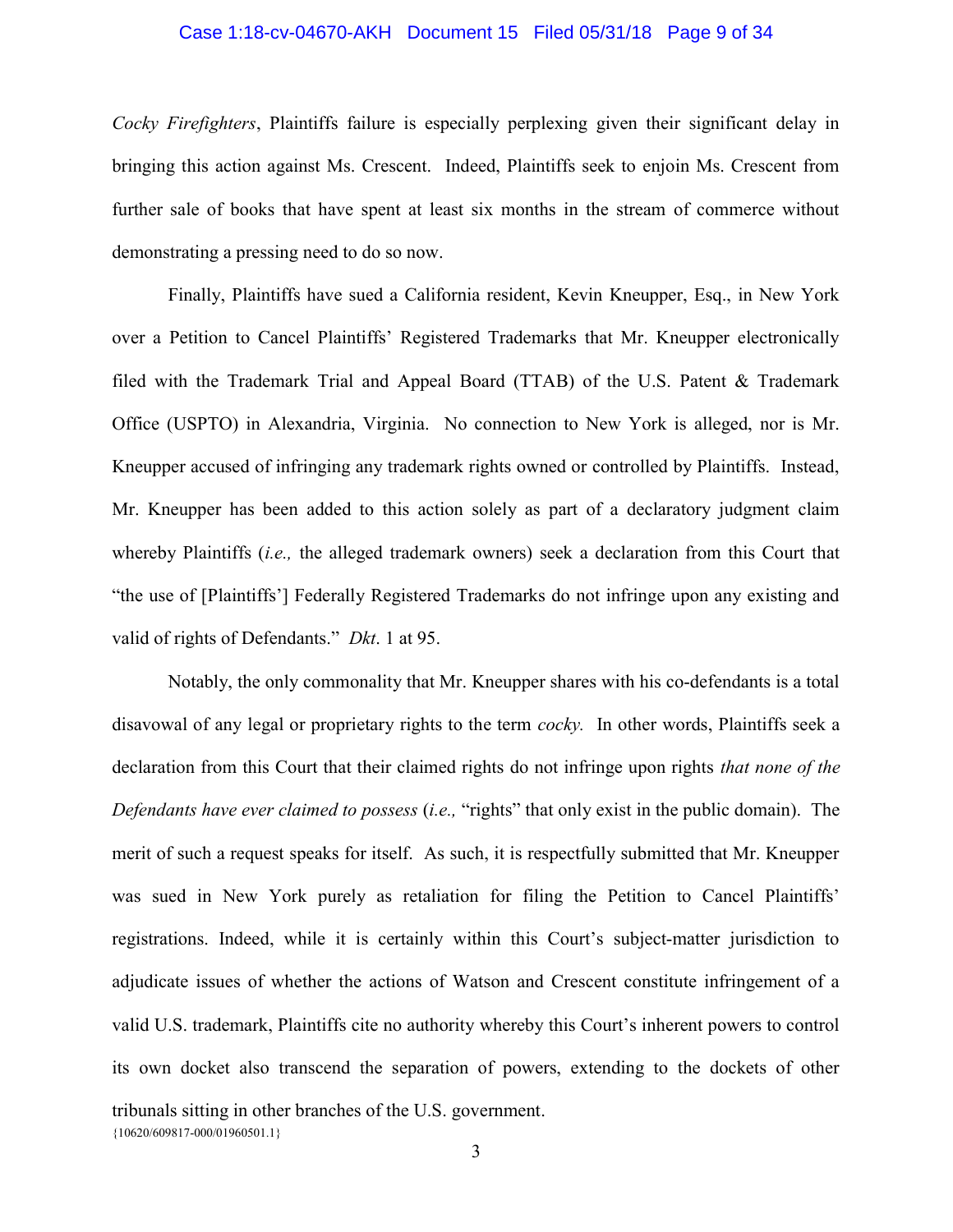### Case 1:18-cv-04670-AKH Document 15 Filed 05/31/18 Page 10 of 34

In sum, there is nothing meritorious about Plaintiffs' situation, let alone urgent or irreparable. Defendant Watson cannot offer Plaintiffs the relief they seek as she bears no responsibility for *The Cocktales Anthology* they wish to enjoin from further publication. Defendant Crescent's first allegedly infringing book was published over nine months ago. Plaintiffs have admitted that her use of "cocky" in titles would not likely cause confusion as to source or affiliation; moreover, she has publicly stated that she has not suffered lost sales. Defendant Kneupper's Petition for Cancellation was filed on May 7, 201 and, if Plaintiffs believe it they are entitled to any specific relief in that action (e.g., a dismissal or stay), nothing is preventing them from making an application directly to the Trademark Trial and Appeal Board.

Respectfully, this Court should decline Plaintiffs' demands for court-ordered censorship by endorsing the freedom of artists to title their books as a form of artistic expression. Many of the alleged hardships alleged by Plaintiffs stem not from the activities they wish to enjoin, but from the valid reaction from the writing community's worst fear—that a single author could monopolize a word or character trait as common as "cocky." Any order that restricts creative expression in favor of promoting the tenuous (at best) purported rights of a single author is simply contrary to the public interest in freedom of expression. No one should hold a monopoly on cocky.

## I. BACKGROUND/STATEMENT OF FACTS

## A. Global Dispute (Cockygate)

{10620/609817-000/01960501.1} Hopkins' book entitled Cocky Roomie: A Bad Boy Romance Novel (The Cocker Brothers of Georgia) (Volume 1) was published on or about June 15, 2016. (Emerson Decl. ¶ 3, Ex. A.) Thereafter, Hopkins published additional books that contain the term *cocky* in the title; in each, the adjective cocky was combined with additional matter, e.g., Cocky Cowboy, Cocky Biker, Cocky Senator, and so forth. (Emerson Decl. ¶ 4, Ex. B). As shown, for example, in the book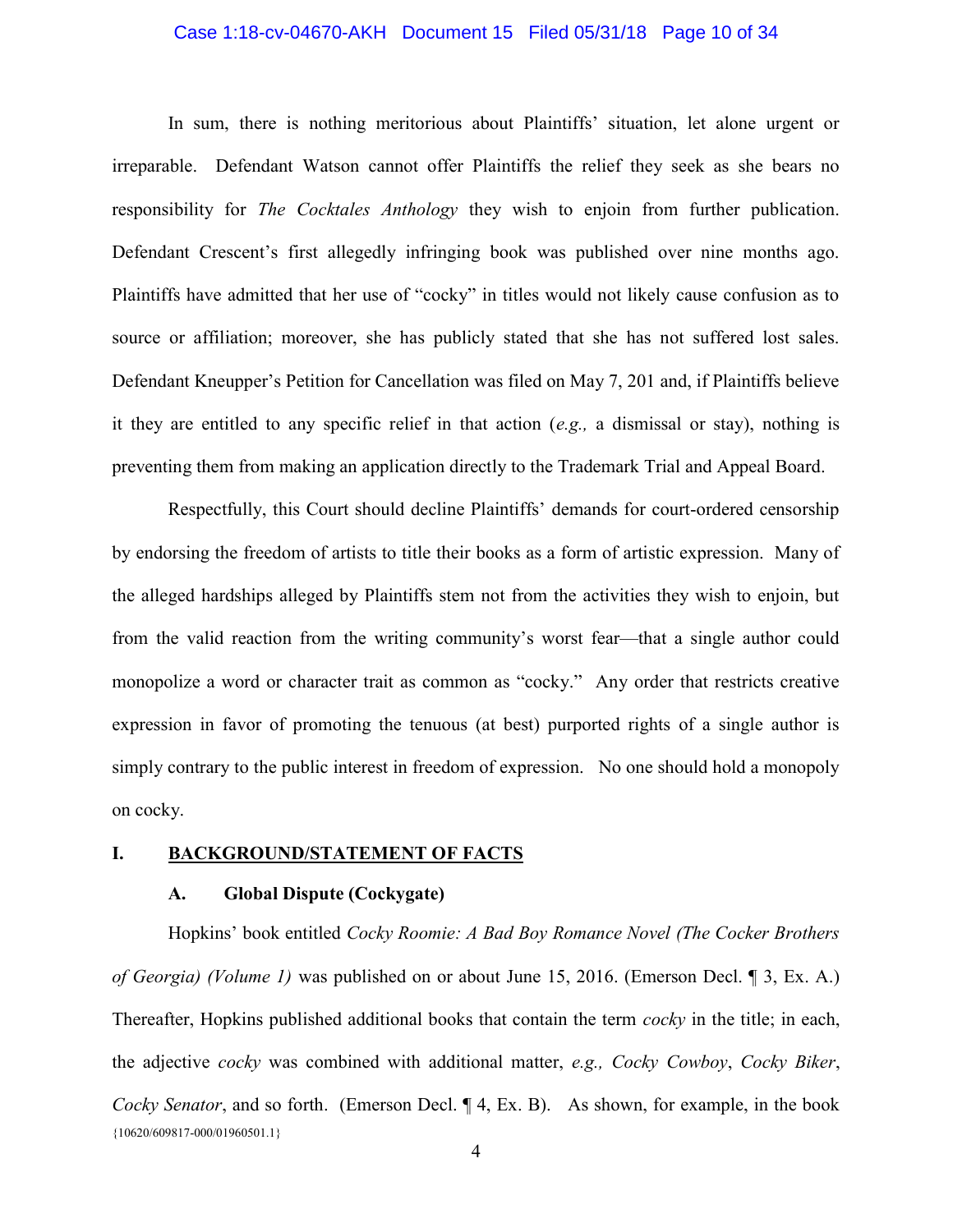#### Case 1:18-cv-04670-AKH Document 15 Filed 05/31/18 Page 11 of 34

jackets submitted as specimens of use in support of Plaintiffs' trademark applications discussed herein, the titles within this series identify and describe each book's protagonist. (Complaint at Exhs. E; G.) Hopkins consistently identified and promoted the series as *The Cocker Brothers* or The Cocker Brothers of Atlanta. (Crescent Decl. ¶ 12-14). The specimens of use submitted to the USPTO likewise show use of "Cocker Brothers" on the book covers in addition to the titles. (Complaint at Exhs. E; G).

 At some point in time, Hopkins began to tag her e-books on Amazon as follows: Cocker Brothers, The Cocky Series Book  $/H$ . (Emerson Decl.  $\P$  5, Ex. C.) Notably, the covers for these books bear the series title Cocker Brothers, but do not reference "The Cocky Series." See id. On or about April 8, 2018, i.e., less than two months ago, Hopkins changed her series name on GoodReads to "The Cocky Series." (Crescent Decl. Ex. 18).

Hopkins was not the first romance author to make use of the adjective *cocky* in connection with romance novels, either as part of a title or a series name. Indeed, she chose to enter a somewhat crowded field. For instance, author Lane Hart released the first of a nine book romance series named *Cocky Cage Fighter* on or about August 15, 2015. (Emerson Decl. 16, Ex. D; Crescent Decl.  $\P$  6). By the time Hopkins published her first *Cocker Brothers* book, there were at least four *Cocky Cage Fighter* books in circulation. Moreover, by the time Ms. Hopkins filed her application to register *cocky* as her trademark, all nine *Cocky Cage Fighter* books had been released. See id.

{10620/609817-000/01960501.1} Of special note and relevance to this case, Penelope Ward and Vi Keeland's bestselling book Cocky Bastard was released on or about August 15, 2015. It was so well-received that it made the New York Times Best Sellers lists. (Emerson Decl. ¶¶ 7-8, Ex. E and F; Crescent Decl. ¶ 5). This book preceded Hopkins first publication of a cocky-titled book by almost a year. Other notable titles pre-dating Hopkins in the genre (but by no means an exhaustive list) include: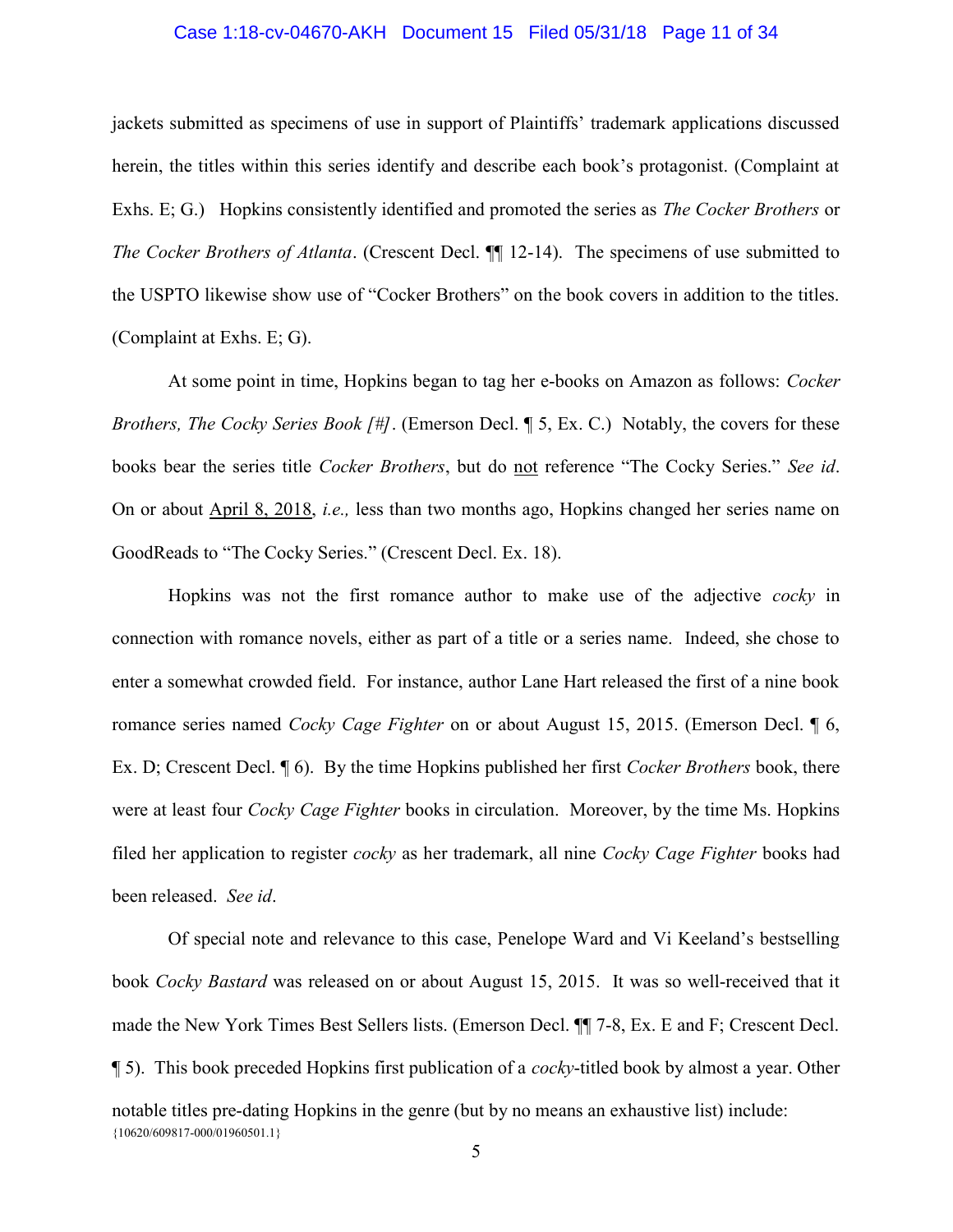- $\bullet$  Bite Me, Cocky by Lucee Joie, published circa May 8, 2012;
- $\bullet$  *A Little Bit Cocky* by Vee Michael, published *circa January* 30, 2011;
- The Cocky Cowboy by Suzanne Crawford, published circa January 18, 2013;
- Cocky Ballsboa: An Erotic Parody by K. Dianysus, published circa March 11, 2014;
- Cocky Cowboys by J.T. Riggs published circa December 13, 2014;
- Cocky Swaps by Heather White, published circa October 27, 2014;
- Cocky: A Stepbrother Romance by Emma Johnson published circa July 14, 2015;
- Cocky: A Cowboy Stepbrother Romance by Kaylee Kazarian, published circa August 12, 2015;
- Cocky: A Stepbrother Romance by Mia Carson, published circa August 17, 2015;
- Cocky Stepbrother: A Billionaire Romance by Emily Guzman, published circa November 23, 2015;
- The Cocky Country Boy by Edward Raines, published circa November 23, 2015;
- A Cocky Werewolf by Wolfgang Glasscock, published circa December 8, 2015;
- Cocky Prince by Jules Barnard, published circa March 28, 2016; and
- Her Cocky Gangster: A Bad Boy Contemporary Romance by Brenna Ryan published circa June 14, 2016.

(Emerson Decl. ¶ 9, Ex. G; Crescent Decl. ¶¶ 5-6.)

In September of 2017, Hopkins' company Hop Hop Productions, Inc. filed two applications with the USPTO. (Complaint at Exhs. E, G). These filings included Application Serial No. 87604348 to register the word mark COCKY in connection with a series of downloadable e-books in the field of romance, and a series of books in the field of romance. (Complaint Ex. E). That application claimed a purported date of first use of June 16, 2016, indicating that Hop Hop Productions based its claim of rights on the mere appearance of the term

{10620/609817-000/01960501.1}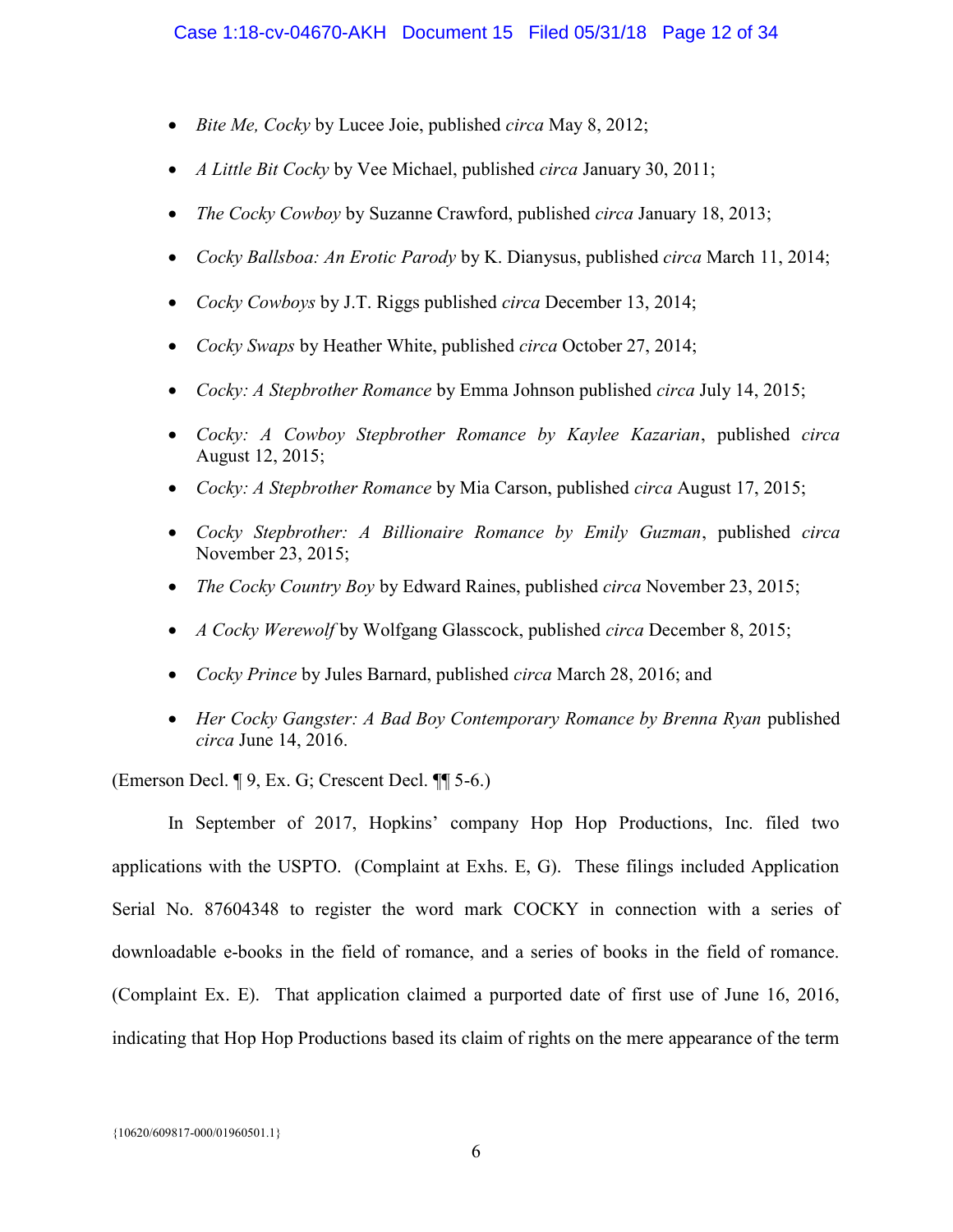#### Case 1:18-cv-04670-AKH Document 15 Filed 05/31/18 Page 13 of 34

COCKY within the titles of Hopkins' books. See id. Notably, in filing that application, Plaintiff Hop Hop Productions, Inc.'s attorney, Jonathan Pollack, declared, inter alia, that

 "To the best of signatory's knowledge and belief, no other persons, except, if applicable, concurrent users, have the right to use the mark in commerce, either in identical form or in such near resemblance as to be likely, when used on or in connection with the goods/services of such other persons, to cause confusion or mistake, or to deceive."

See id. This application matured to registration on April 17, 2018. (Complaint at Ex. F).

Hop Hop Productions also filed Application Serial No. 87604348 to register COCKY (Stylized) in connection with the same goods based on a purported use of that mark in commerce of June 5, 2017. (Complaint Ex. G). Applicant's attorney signed the same declaration noted above. See id. This application matured to registration on May 1, 2018. (Complaint Ex. H). On information and belief, Hop Hop Productions may have filed this application in violation of its license agreement with Set Sail Studios, the entity that developed the font shown in the applied-for mark. (Emerson Decl  $\P$  10, Ex. H). That is, the license agreement does not, *inter* alia, permit licensees to register marks in the licensor's proprietary fonts.

Upon the issuance of these registrations, Hopkins apparently sent cease and desist letters to other authors around the country whose titles contained the term *cocky*, claiming that if they did not change their titles, she would be entitled to "win all the monies" earned on those books, plus attorneys' fees. (Emerson Decl. ¶ 11, Ex. I). Such claims made to fledgling and wellpublished authors alike, made under color of authority of the U.S. trademark registration numbers and accompanying certificates, scared several unwitting authors to capitulate to Ms. Hopkin's demands out of fear of the tremendous cost of having to obtain legal counsel. Apparently not satisfied with the results of that campaign, Hopkins then approached online retailers to have her competitors' titles pulled from the shelves, costing them sales, reviews, and

rankings. (See, e.g., Crescent Decl. 11).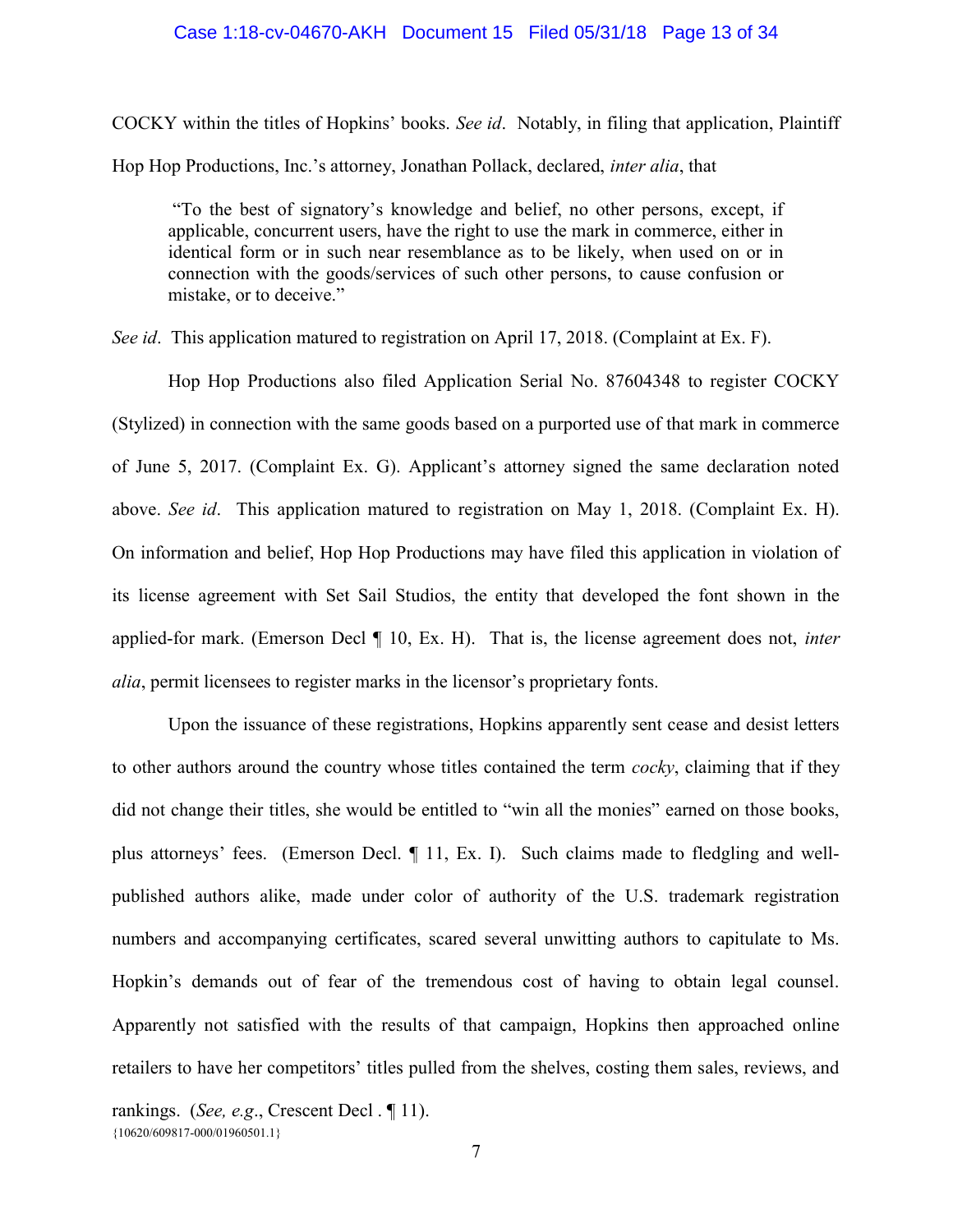### Case 1:18-cv-04670-AKH Document 15 Filed 05/31/18 Page 14 of 34

 Both (i) the issuance of these registrations (which cover a single term that is stock if not ubiquitous within the lexicon of romance and erotica novels) and (ii) Hopkins' aggressive attempts to enforce her purported rights, created a tremendous amount of concern and anxiety within the romance community, specifically, and the writing community as a whole. (Emerson Decl. ¶ J, Exhs. I; J; Reid Decl. ¶¶ 3-4.). The resulting community discussion of this global dispute in social media circles spawned an umbrella term that generally refers to the dispute: #cockygate.

#### B. Tara Crescent

Defendant Tara Crescent is a professional author of romance novels, who has published 45 books to date. See Crescent Decl. ¶ 3. Crescent has been writing professionally for nearly 5 years and have sold the equivalent of over 300,000 copies of my works in that time. Id. Crescent has been using the term "cocky" in her novel titles since August of 2017. Id. ¶ 4. The first novel in her series of "cocky" novels, entitled, "Her Cocky Doctors," was released on August 22, 2017, and the next, entitled "Her Cocky Fighters," was released on November 12, 2017. Id. ¶ 4 & Ex. A.

Crescent is not the first author to use the term "cocky" in the title of a romance novel. Id. ¶ 5. Indeed, by virtue of her writing career, Crescent is aware that the term cocky has been commonly used in the title of romance novels since at least as early as 2012, including, by way of example, titles such as Bite Me, Cocky (released May 8, 2012) and Cocky Cowboys (released December 13, 2014). See id.  $\parallel$  5 & Ex. B (identifying six romance novels written by third parties which use the term *cocky* in the title). The term is also used in an existing series of eleven romance novels, all using the phrase *Cocky Cage Fighter* in the title. *Id.*  $\oint 6 \& Ex. C$ .

{10620/609817-000/01960501.1} Plaintiff Hopkins is aware of the ubiquitous use of the word *cocky* in romance novel titles. When Hopkins contacted Crescent regarding her use of the word *cocky* on August 18,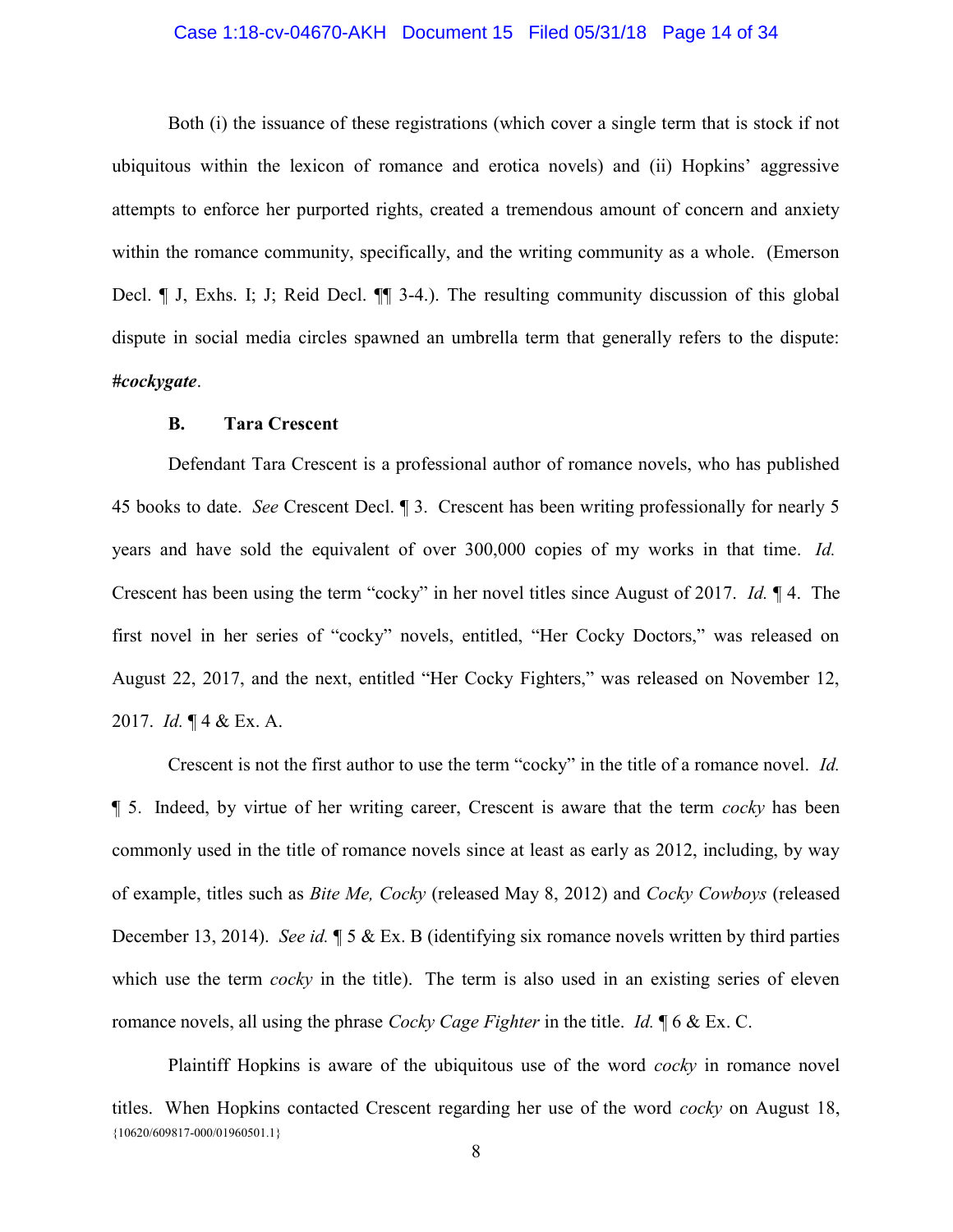#### Case 1:18-cv-04670-AKH Document 15 Filed 05/31/18 Page 15 of 34

2017, Crescent specifically mentioned that the use of the word *cocky* on a romance novel cover is not unique and has been used by romance writers long before she began using it. Id.  $\mathbb{I}$  8-9. Hopkins did not disagree (id.  $\lceil 8 \rceil$ ), and in fact admitted that readers "won't think that [Hopkins] wrote" Crescent's books, despite the use of the word *cocky* in the titles. *Id.* 10. Hopkins did not appear concerned about confusion at that time (id.  $\P\P$  8-11), and in the nine months since, nobody has expressed to Crescent that they thought her books were written by Hopkins or otherwise connected to Hopkins, or that Hopkins' books were written by Crescent or otherwise connected to Crescent. Id. ¶ 20.

### C. Kevin Kneupper

Defendant Kevin Kneupper is an attorney and author. On May 7, 2018, he filed a Petition to Cancel Hop Hop Productions' registrations for COCKY and COCKY (Stylized) before the Trademark Trial and Appeal Board based on multiple grounds including fraud on the USPTO and descriptiveness. (Complaint Ex. A.) To date, Hop Hop Productions has not participated in that proceeding. ((Emerson Decl. ¶ 13, Ex. K).

## D. Jennifer Watson

Defendant Jennifer Watson is a book publicist for several independent authors, including Penny Reid. (Watson Decl ¶ 2; Reid Decl. ¶ 4). On or about May 9, 2018, Reid asked Watson to assist her in publicizing an anthology of works by entitled COCKTALES that was being written by Reid and several other authors. (Watson Decl. ¶3; Reid Decl. ¶ 4). Watson agreed to do so as a favor to Reid and was not compensated. (Watson Decl. ¶ 2; Reid Decl. ¶ 5). Ms. Watson was not the "orchestrator" behind this Anthology. She, in fact, has nothing to do with the conception, creation, authorship, decision to publish, or publication of this Anthology. (Watson Decl. ¶ 4; Reid Decl. ¶ 6). To this day, other than her small role as a publicist, she has no involvement with its publication and distribution.

<sup>{10620/609817-000/01960501.1}</sup>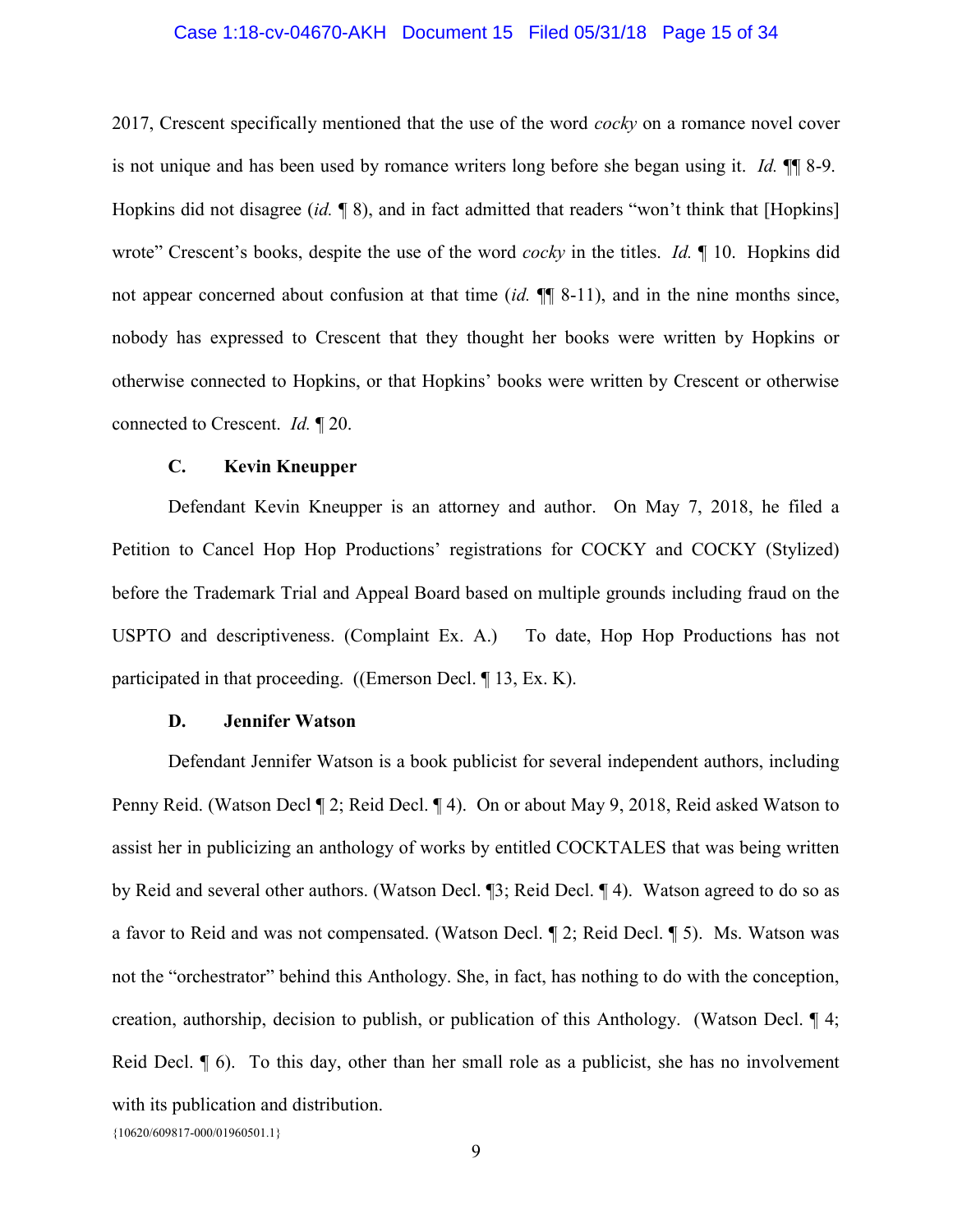## II. ARGUMENT

Preliminary injunctions are "extraordinary and drastic remed[ies] that should not be granted unless the movant, by a clear showing, carries the burden of persuasion." Mazurek v. Armstrong, 520 U.S. 968, 972 (1997). A party seeking a preliminary injunction must establish, in addition to a showing of likelihood of success on the merits, that (1) "he is likely to suffer irreparable injury in the absence of an injunction;" (2) "remedies available at law, such as monetary damages, are inadequate to compensate for that injury;" (3) the balance of hardships tips in his favor; and (4) "the 'public interest would not be disserved' by the issuance of a preliminary injunction." Salinger v. Colting, 607 F.3d 68, 80 (2d Cir. 2010) (citing eBay, Inc. v. MercExchange, LLC., 547 U.S. 388, 391 (2006)); see also New York City Triathlon LLC v. NYC Triathlon Club, Inc., 704 F.Supp.2d 305, 328 (S.D.N.Y. 2010) (applying eBay standard to trademark case). When a party is seeking a preliminary injunction that will alter, rather than maintain, the *status quo*, it is required to show "a clear or substantial likelihood of success," Sunward Elecs., Inc. v. McDonald, 362 F.3d 17, 24 (2d Cir. 2004). Presumably, the standards by which Rule 65 can be applied to this case are well-known to the Court. Accordingly, Defendants will limit the following analyses to the operative issues and material points of contention.

## A. Plaintiffs Have Not Shown a Clear or Substantial Likelihood of Prevailing on the Merits of Any Claim Asserted

{10620/609817-000/01960501.1} As Plaintiffs correctly note, in order to succeed on its federal trademark claim, it must show that Defendants' use of the mark is likely to cause confusion as to the origin or sponsorship of the products at issue (i.e., books). Alzheimer's Foundation of America, Inc. v. Alzheimer's Disease and Related Disorders Ass'n, Inc., 2015 WL 4033019, at \*3-4 (S.D.N.Y. 2015) Alzheimer's Found., 2015 WL 4033019, at \*3-4. For its New York unfair competition claim, it must also show a likelihood of confusion, as well as bad faith. Echo Design Group, Inc., v. Zino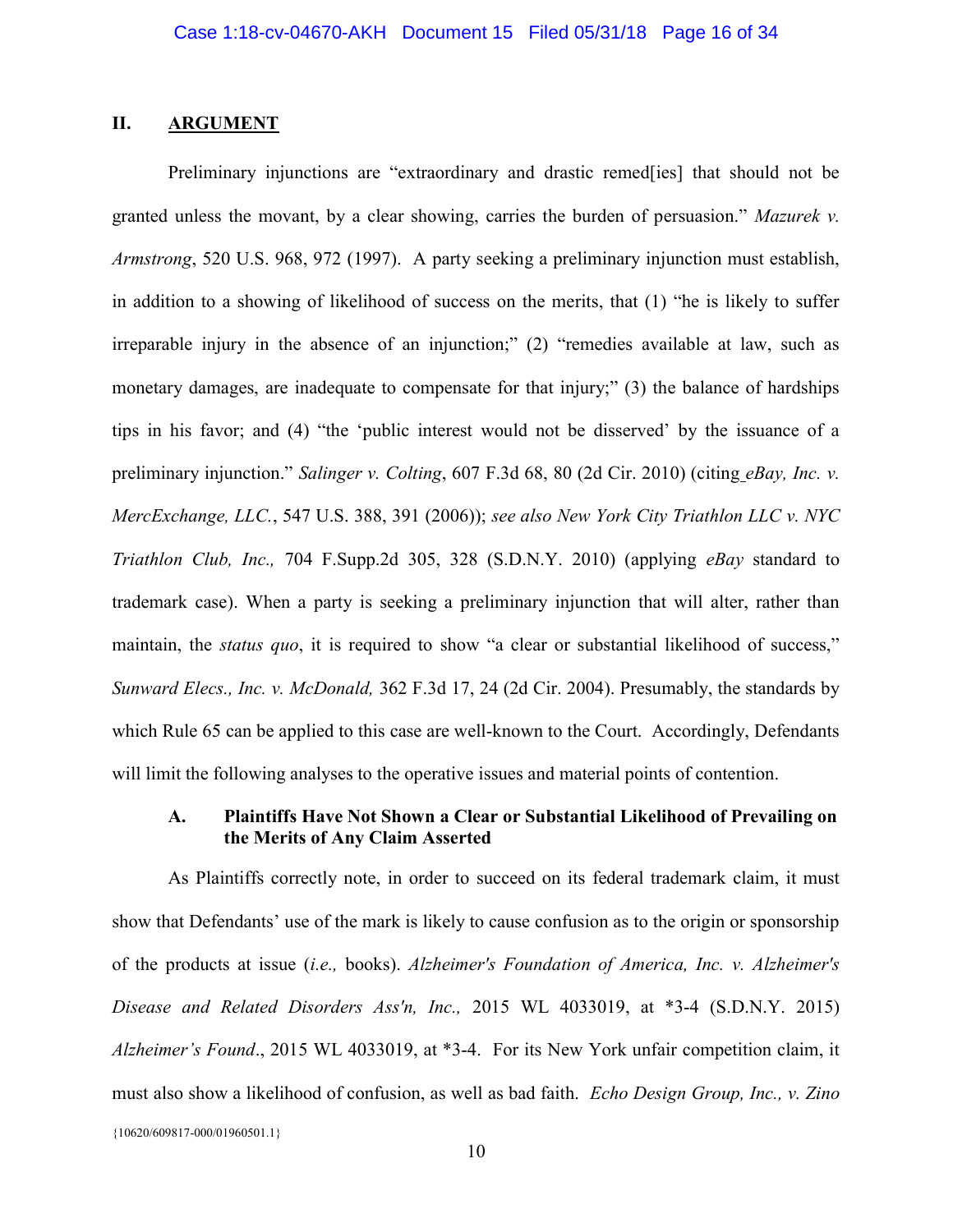### Case 1:18-cv-04670-AKH Document 15 Filed 05/31/18 Page 17 of 34

Davidoff S.A., 283 F. Supp. 2d 963, 967 (S.D.N.Y. 2003). However, Plaintiff misstates the showing it must make. Because it seeks an injunction that would change the *status quo* rather than preserve it (by forcing authors to change the name of their books), it must show "a clear or substantial likelihood of success." Alzheimer's Found., 2015 WL 4033019, at \*4-5 (quoting Sunward Elecs., 362 F.3d at 24). This is a high bar to meet – higher than the showing under the traditional preliminary injunction standard. Id. at \*11 (holding insufficient showing for mandatory preliminary injunction even though "most [*Polaroid*] factors are either neutral or weigh in [Plaintiff]'s favor," and even though "[Plaintiff]'s case is persuasive, and there is a real possibility that it will prevail on its claims.").

## 1. Plaintiff's Lanham Act Claim is Barred by Second Circuit Precedent, Roger v. Grimaldi.

As an initial matter, Plaintiffs' claim of trademark infringement is foreclosed by the twoprong test set forth in the Second Circuit's seminal decision in Rogers v. Grimaldi, 875 F.2d 994 (2d Cir. 1989). Recognizing the strong First Amendment protections afforded to creators of expressive works, Rogers holds that the use of a trademark in the title of an expressive work does not violate the Lanham Act "unless the title has no artistic relevance to the underlying work whatsoever, or if it has artistic relevance, unless the title explicitly misleads as to the source or content of the work." Rogers, 875 F.2d at 997-1000. Accord Twin Peaks Prods., Inc. v. Pubs. Int'l, Ltd., 996 F.2d 1366, 1379 (2d Cir. 1993).

 Indeed, as a threshold matter, the Rogers test is unquestionably applicable to the use of a trademark in the title of a book, which is an archetypal example of First Amendment-protected work. See Rogers, 875 F.2d at 997 (noting "[m]ovies, plays, books, and songs are all indisputably works of artistic expression"). While the Rogers case itself involved the use of celebrities' names in the title of a motion picture, the Second Circuit (and every other Circuit to

{10620/609817-000/01960501.1}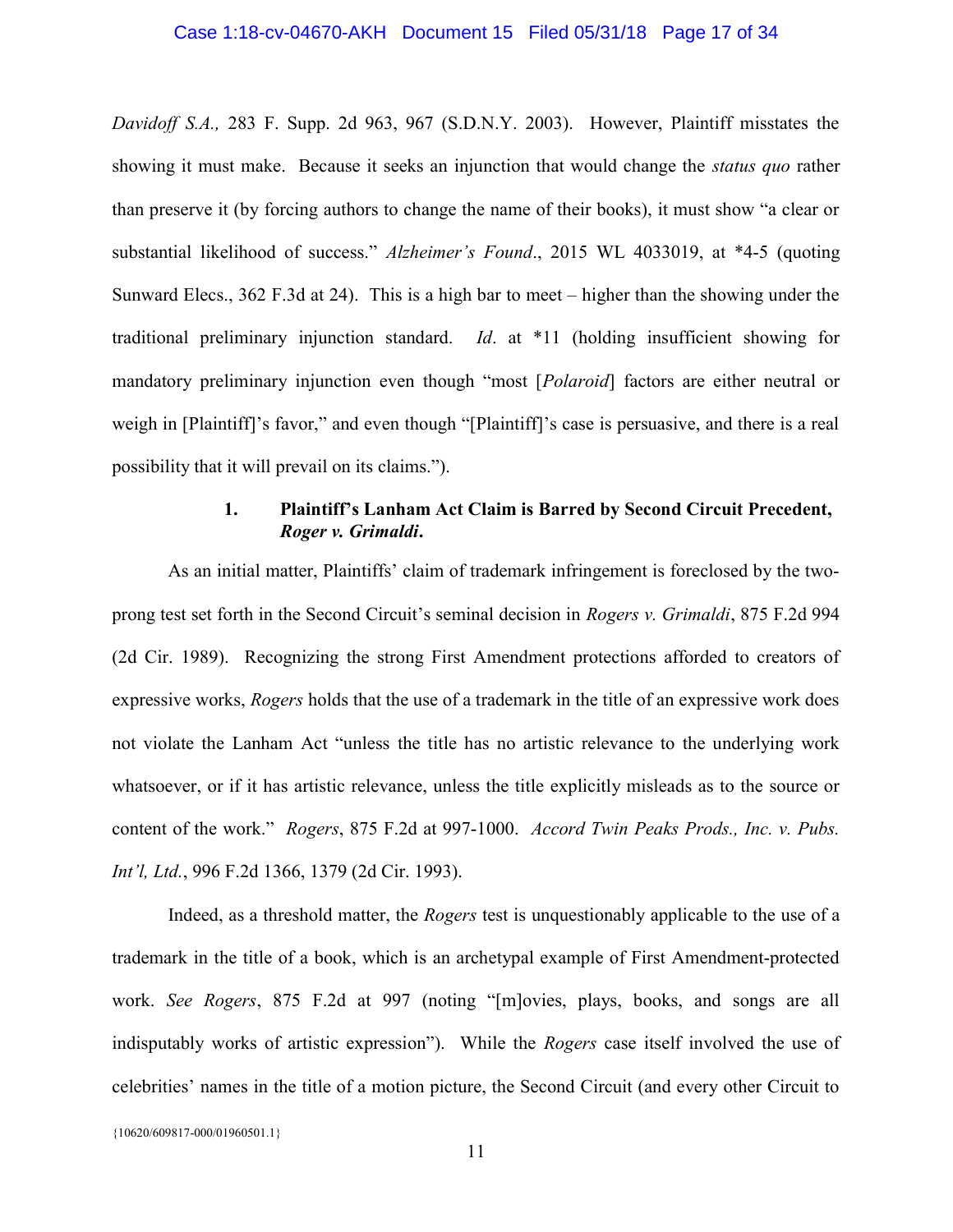## Case 1:18-cv-04670-AKH Document 15 Filed 05/31/18 Page 18 of 34

adopt the *Rogers* test<sup>4</sup>) has made clear that the Rogers inquiry applies to all categories of claims under the Lanham Act brought against expressive works, whether involving names or trademarks, and without distinction as to the specific kind of work. See Cliffs Notes, Inc. v. Bantam Doubleday Dell Publishing Group, Inc., 886 F.2d 490, 495 (2d Cir. 1989) (explaining that "the Rogers balancing approach is generally applicable to Lanham Act claims against works of artistic expression"). See, e.g., Twentieth Century Fox Television v. Empire Distribution, Inc., 875 F.3d 1192, 1196-98 (9th Cir. 2017) (affirming application of Rogers to dismiss Lanham Act claim involving use of record label's trademark in title of television series); Cummings v. Soul Train Holdings LLC, 67 F. Supp. 3d 599, 606 (S.D.N.Y. 2014) (applying Rogers to dismiss Lanham Act claim against DVD sets of television series); DeClemente v. Columbia Pictures Indus., 860 F. Supp. 30, 35-36 (E.D.N.Y. 1994) (applying Rogers to dismiss Lanham Act claim brought by allegedly original "Karate Kid" against film series titled "The Karate Kid").

# 2. The Use of the Word "Cocky" Is Artistically Relevant to the Defendants' Expressive Works.

 Applying the first prong of the Rogers test, there is no question that the use of the adjective *cocky* is artistically relevant to the underlying content of Crescent's romance novels and therefore should not be foreclosed by a Lanham Act claim. No one person should be able to claim a monopoly on such a commonly used word for book titles in a genre; to do so here would

 $\overline{a}$ 

<sup>&</sup>lt;sup>4</sup> See, e.g., Mattel, Inc. v. MCA Records, 296 F.3d 894, 902 (9th Cir. 2002) ("We agree with the Second Circuit's analysis and adopt the Rogers standard as our own."); Parks v. LaFace Records, 329 F.3d 437, 451-52 (6th Cir. 2003) ("Rogers is the best test for balancing Defendants' and the public's interest in free expression under the First Amendment against [Plaintiff's] and the public's interest in enforcement of the Lanham Act."); University of Ala. Bd. of Trs. v. New Life Art, Inc, 683 F.3d 1266, 1278 (11th Cir. 2012) (adopting Rogers and explaining that "we have no hesitation in joining our sister circuits by holding that we should construe the Lanham Act narrowly when deciding whether an artistically expressive work infringes a trademark").

<sup>{10620/609817-000/01960501.1}</sup>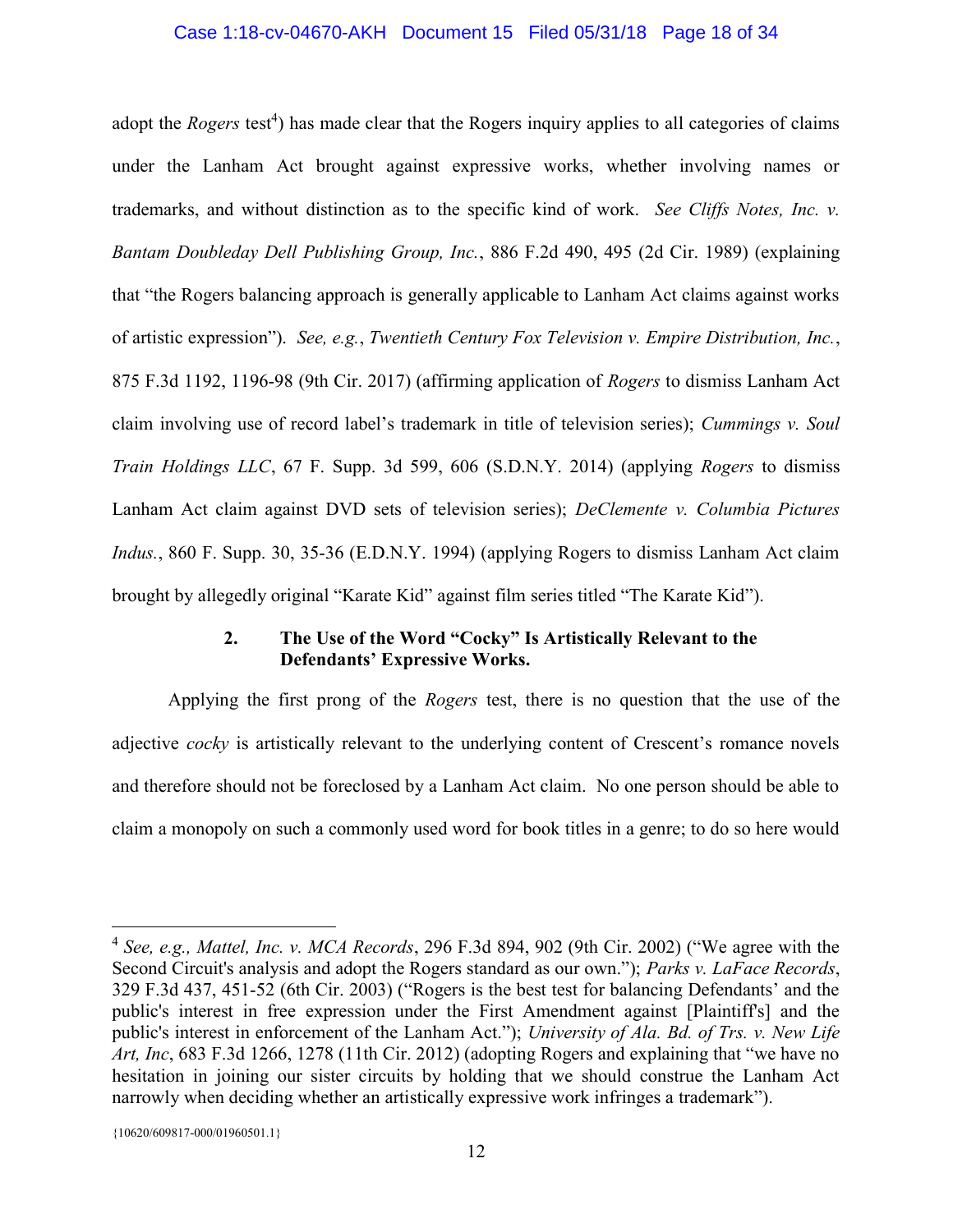### Case 1:18-cv-04670-AKH Document 15 Filed 05/31/18 Page 19 of 34

be like an author claiming trademark rights in the word *death* as a series title for murder mysteries and suing anyone who used that word in the title of their crime stories.

 "The threshold for 'artistic relevance' is purposely low and will be satisfied unless the use 'has no artistic relevance to the underlying work whatsoever.'" Louis Vuitton Mallatier, S.A. v. Warner Bros. Entm't Inc., 868 F. Supp. 2d 172, 178 (S.D.N.Y. 2012) (emphasis in original) (quoting Rogers, 875 F.2d at 999). As the Ninth Circuit recently explained, "the level of [artistic] relevance must merely be above zero." Twentieth Century Fox Television, 875 F.3d at 1198 (quoting E.S.S. Entm't 2000, Inc. v. Rock Star Videos, Inc., 547 F.3d 1095, 1100 (9th Cir. 2008)). For example, a title may have artistic relevance by linking the word to another work, see, e.g., Mattel, 296 F.3d 894 (MCA's use of Mattel's *Barbie* mark held artistically relevant to the "Barbie Girl" song), or it may have artistic relevance by supporting the themes and geographic setting of the work, see, e.g. Twentieth Century Fox, 875 F.3d at 1198-99 (Fox's use of Empire Distribution's Empire mark held artistically relevant to the "Empire" show, given the show's setting in New York, the Empire State).

Based on these minimal standards, Crescent's use of the word  $\cos(y - a)$  word commonly used in romance novels – indisputably is "artistically relevant" to the underlying Book. Cocky is a commonly used term in the titles of romance novels, in part because of its double entendre as a sexual innuendo that references part of the male anatomy and a synonym for being arrogant or a "bad boy" – both of which are relevant themes in these types of stories. (Crescent Decl.  $\parallel$  7). Accordingly, the relevance of the word "cocky" to the expressive works here is sufficient to satisfy the first prong of the *Rogers* test.

{10620/609817-000/01960501.1} Cocktales, too, exceeds the low threshold of artistic relevance, as does the use of "the Cocky Collective" to refer to the forty author-contributors and the wording "authors who take cockiness to a whole new level" on the cover. As an initial matter, many of the stories including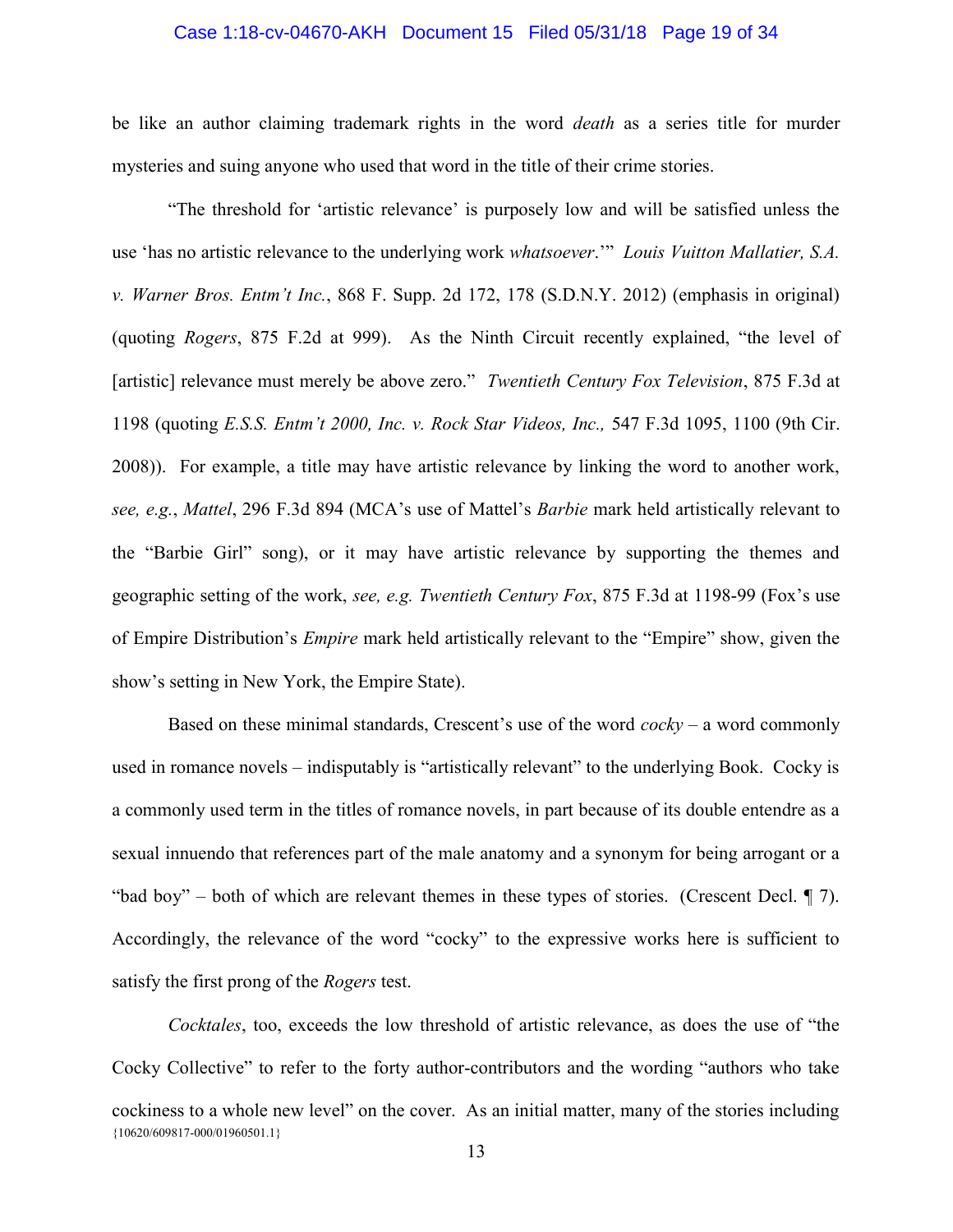### Case 1:18-cv-04670-AKH Document 15 Filed 05/31/18 Page 20 of 34

in the anthology feature a "cocky" or arrogant protagonist. Significantly, as the anthology is responsive to the issuance of Plaintiffs' registration and subsequent efforts to enforce those marks and the tremendous response of the writing community in protest—a confluence of events and ideas that has been commonly known as #cockygate. The term is used throughout the stories—occasionally in reference to chickens and roosters (and on its cover) to parody Plaintiffs' attempt to monopolize the word "cocky" and scare authors away from using it in book titles and elsewhere. Indeed, in addition to the stories, the book includes a forward by author Nana Malone who describes, without naming names, how Plaintiffs' enforcement of her purported COCKY marks impacted her personally. See id. Just as Barbie Girl is a song about the values Danish musical artists Aqua associated with Barbie dolls, see Mattel, 296 F.3d at 902, Cocktales is an artistic commentary by the anthology contributors on #cockygate.

## 3. Nothing About The Defendants' Book Titles at Issue Explicitly Misleads Readers Into Believing The Books Originate From (Or Are Otherwise Associated with) Plaintiffs.

The second prong of the *Rogers* test examines whether the title gives an "explicit" indication," "overt claim," or "explicit misstatement" as to the source or content of a defendant's work. See Rogers, 875 F.2d at 1001. In this case, there is nothing "expressly misleading" about the title of Crescent's books or Cocktales. Neither the books nor their covers contain any suggestion, much less an explicit indication, that Plaintiffs have endorsed the books or had a role in writing or publishing them. Indeed, there is not a single reference to Plaintiffs in the books, which instead clearly and explicitly identify to readers that they are reading a book written by Crescent or a collective of authors, respectively. There would be no more reason to associate the books with Plaintiffs' books than any of the numerous other romance books that also include the word *cocky* in their titles. (Emerson Decl.  $\P$  6-9 Exhs. D-G; Crescent Decl.  $\P$  5-6 This is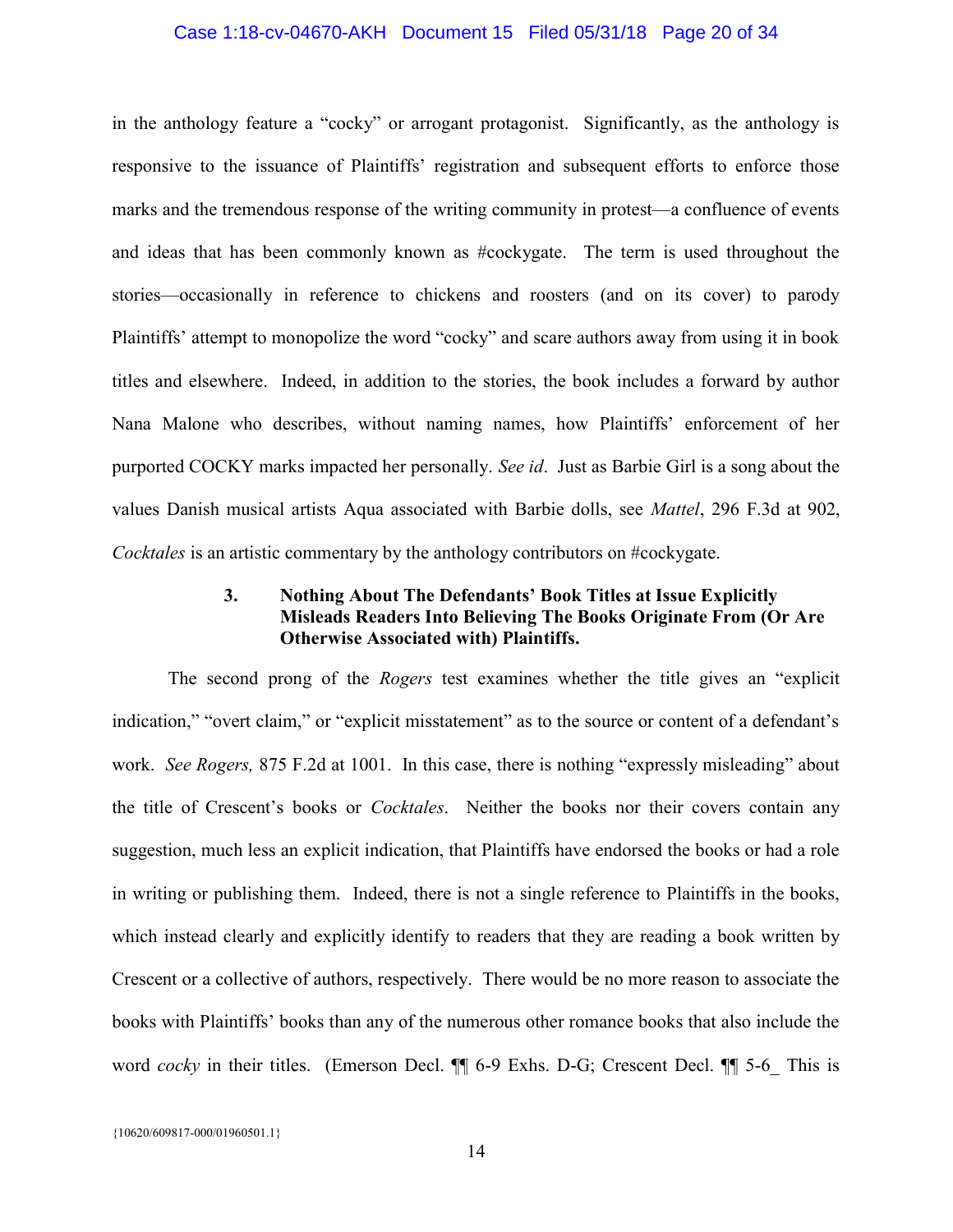### Case 1:18-cv-04670-AKH Document 15 Filed 05/31/18 Page 21 of 34

particularly true of COCKTALES, which bears a giant Rooster on its cover—a far cry from a bare-chested man.

 Numerous courts have held that the absence of any indicia of endorsement is alone sufficient to satisfy the second prong of the Rogers test. See, e.g., Rogers,  $875$  F.2d at 999; Mattel, 269 F.3d at 902 (song title "Barbie Girl" did not "explicitly or otherwise" suggest that it was produced by plaintiff); Seale v. Gramercy Pictures, 949 F. Supp. at 340 (E.D. Pa. 1996) (use of plaintiff's name in connection with promotional packaging on works made "no explicit suggestion" that plaintiff endorsed, sponsored or approved the works). And here, to the contrary of affirmative statements that expressly mislead, there are specific indicia on the book cover which contradict any inference of sponsorship or endorsement.

Further, the use of the word *cocky* alone, even if Plaintiffs owned exclusive rights over that word (they do not), does not make the use "explicitly misleading," as Rogers requires. See, e.g., Mattel, 296 F.3d at 902 ("if [the use of plaintiff's mark] were enough to satisfy this [second] prong of the Rogers test, it would render Rogers a nullity"); E.S.S. Entm't, 547 F.3d at 1100 ("the mere use of a trademark alone cannot suffice to make such use explicitly misleading"); Dillinger, LLC v. Elec. Arts, Inc., No. 09 Civ. 1236, 2011 WL 2457678, at \*18 (S.D. Ind. June 16, 2011) ("To be 'explicitly misleading,' the defendant's work must [go] beyond the mere use of plaintiff's name or other characteristic.") (citing Rogers, 875 F.2d at 1001).

 Given the lack of any affirmative misrepresentation in Crescent's works or Cocktales that Plaintiffs somehow are affiliated therewith, Plaintiff cannot satisfy Rogers' second prong.

## 4. Plaintiffs Have Not Shown A Clear or Substantial Likelihood of Prevailing on Its Trademark Infringement/Unfair Competition Claims

{10620/609817-000/01960501.1} Even assuming *arguendo* that *Rogers* does not bar Plaintiffs' claims here, Plaintiffs fail to reasonably analyze the merits of this case pursuant the Polaroid factors factor despite a need for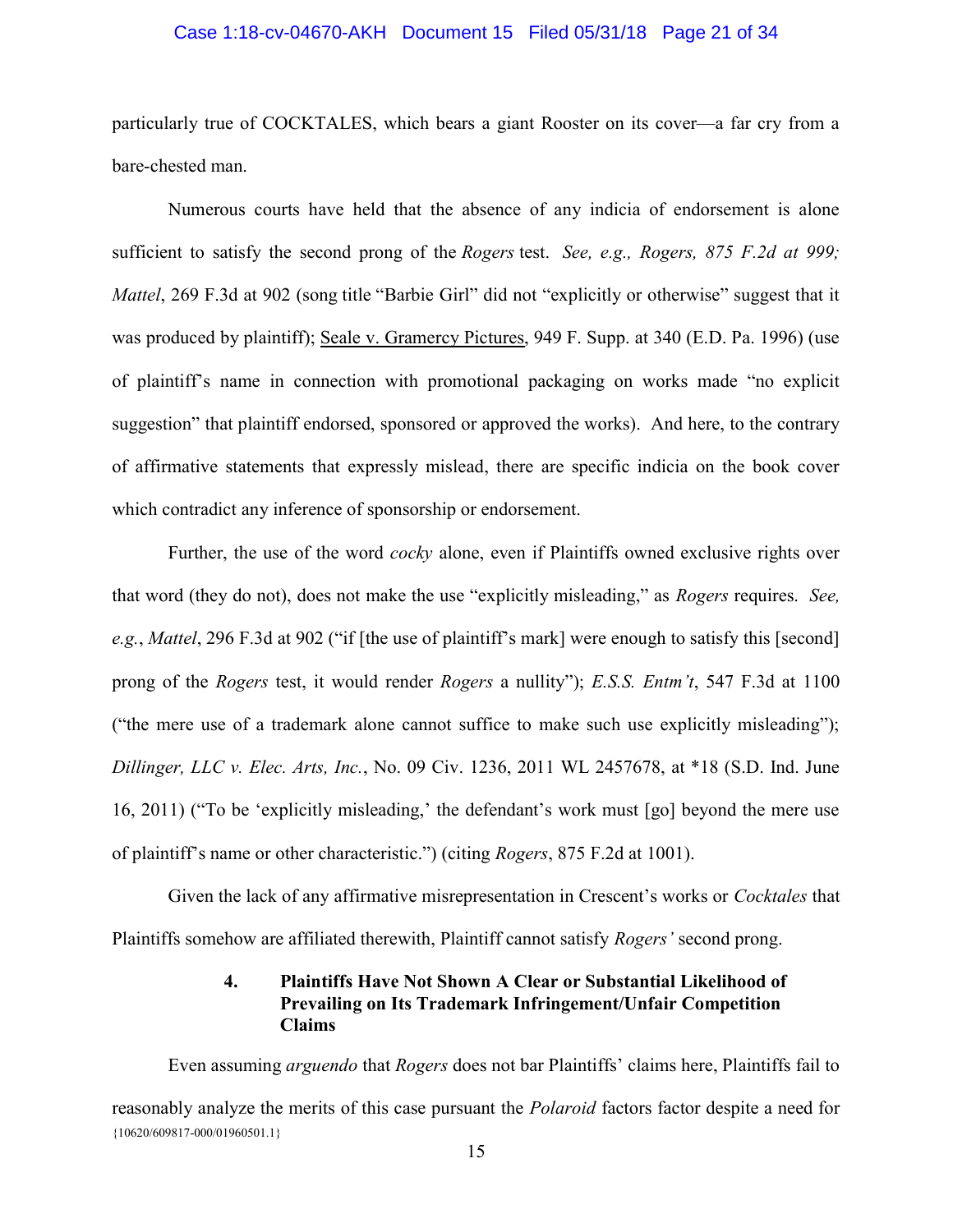### Case 1:18-cv-04670-AKH Document 15 Filed 05/31/18 Page 22 of 34

Plaintiffs' to demonstrate a "clear or substantial" likelihood of confusion. Instead, Plaintiffs curiously cite Ninth Circuit precedent (which applies that Circuit's Sleekcraft factors, which differ from *Polaroid*) in support of a contention that a plaintiff needs not prevail on all or even a majority of factors to ultimately succeed on the merits. See Plaintiffs' Moving Papers at 13. Such contention is of little use when Plaintiffs' give short shrift to the otherwise dispositive Polaroid factors.

{10620/609817-000/01960501.1} For instance, in terms of the first Polaroid factor (strength of Plaintiffs' mark), courts measure a mark's "tendency to identify the goods sold under the mark as emanating from a particular, although possibly anonymous, source." The Sports Auth., Inc. v. Prime Hospitality Corp., 89 F.3d 955, 960 (2d Cir. 1996). When determining a mark's strength, courts consider both the mark's inherent distinctiveness, based on the characteristics of the mark itself, and its acquired distinctiveness, based on associations the mark has gained through use in commerce. Streetwise Maps, Inc. v. VanDam, Inc., 159 F.3d 739, 743–44 (2d Cir. 1998). A trademark or dress is generally classified on a spectrum of increasing distinctiveness as (1) generic, (2) descriptive, (3) suggestive, and (4) arbitrary or fanciful. See Abercrombie & Fitch Co. v. Hunting World, Inc., 537 F.2d 4, 9 (2d Cir. 1976). A mark is generic if it refers merely to "the genus of which the particular product is a species." Id. A descriptive mark describes the nature of the product. A suggestive mark uses names in a creative way to suggest the nature of the product and generally requires purchasers to use "imagination, thought and perception to reach a conclusion as to the nature of the goods." Thompson Medical Co. v. Pfizer, Inc., 753 F.2d 208, 213 (2d Cir. 1985). Fanciful or arbitrary marks are those invented solely for trademark usage. They are marks that do not describe or suggest the nature or qualities of the product and are given the greatest protection. See, e.g., Exxon Corp. v. Xoil Energy Resources, Inc., 552 F.Supp. 1008, 1014 (S.D.N.Y. 1981) (holding that "Exxon" is an arbitrary trademark). Here, incredibly,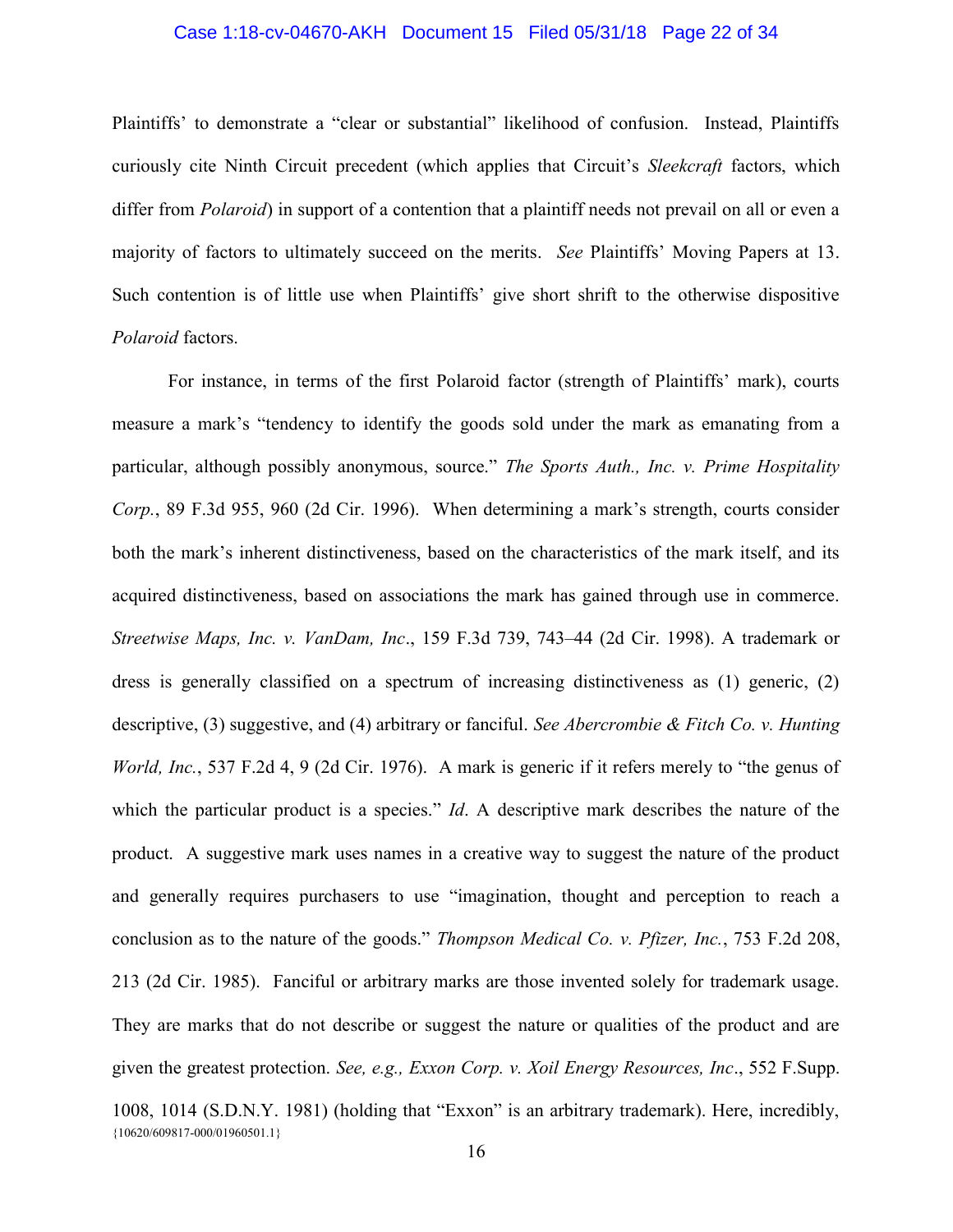### Case 1:18-cv-04670-AKH Document 15 Filed 05/31/18 Page 23 of 34

Plaintiffs contend that *cocky* when used in the context of a series of *romance* novels about the "Cocker Brothers," a pride of "alpha male" protagonists whose individual story lines differ only by a second character descriptive used in conjunction with each title (e.g., Cocky Romantic, Cocky Biker, Cocky Cowboy, etc.) is arbitrary. As romance novels frequently involve 'alpha males' as their protagonists – and Plaintiffs routinely describes in the titles to her works adjectives that further connote some characteristic of that book's protagonist – it is difficult to fathom how Plaintiffs can contend in good faith that *cocky* is "arbitrary" here in the same context that Apple is arbitrary for computers. Plaintiffs' claim of rights in cocky is far more akin to asserting rights in Apple for apple juice. No proffer whatsoever is made by Plaintiffs to carry their heavy burden here, which is unsurprising given that Defendants can (and have, supra) identified more than a dozen examples of romance authors not named Faleena Hopkins who beat Ms. Hopkins to the marker with *cocky*-titled books. Instead, Plaintiffs simply conclude, *sans* evidentiary support, that their marks are arbitrary and, as a result are (i) inherently distinctive and (ii) have acquired secondary meaning. See Plaintiffs' Moving Papers at 18. Respectfully, the Court should disagree.

Plaintiffs' analysis of the second *Polaroid* factor fares no better. Oddly, Plaintiffs (correctly) citing the appropriate legal standards, i.e., that similarity is a holistic consideration that turns on the marks' sight, sound, and overall commercial impression under the totality of the circumstances,<sup>5</sup> and further that "[s]ide by side comparison is not the appropriate test," but rather "the correct test is whether a consumer who is somewhat familiar with the plaintiff's mark would

 $\overline{a}$ 

<sup>&</sup>lt;sup>5</sup> See Malletier v. Burlington Coat Factory Warehouse Corp., 426 F.3d 532, 538 (2d Cir.2005); see also Grotrian, Helfferich, Schulz, Th. Steinweg Nachf. v. Steinway & Sons, 523 F.2d 1331, 1340 (2d Cir. 1975) ("The examination of the similarity of the trademarks, however, does not end with a visual comparison of the marks. Trademarks, like small children, are not only seen but heard.").

<sup>{10620/609817-000/01960501.1}</sup>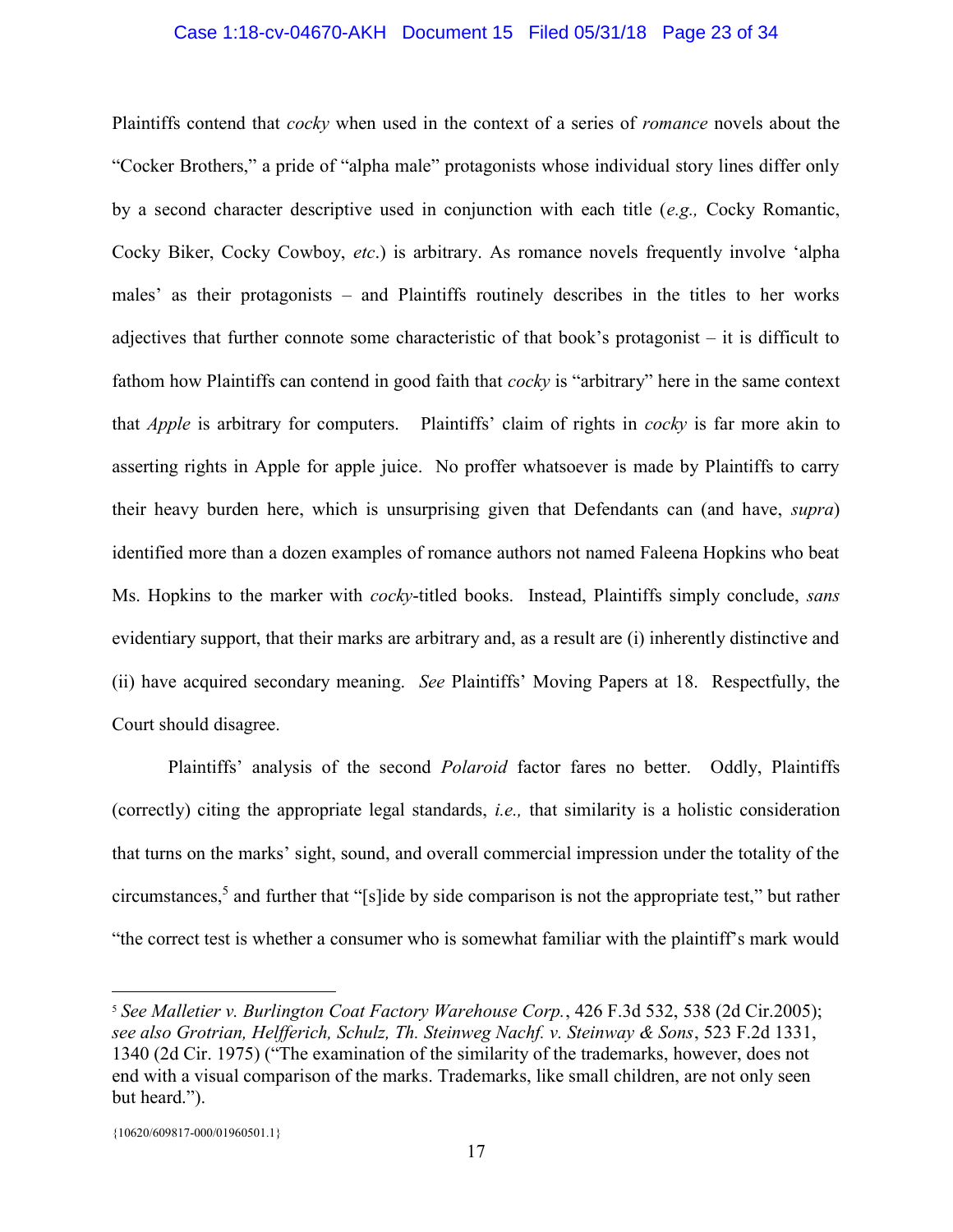### Case 1:18-cv-04670-AKH Document 15 Filed 05/31/18 Page 24 of 34

likely be confused when presented with defendant's mark alone." Clinique Laboratories, Inc. v. Dep Corp., 945 F.Supp. 547, 552 (S.D.N.Y. 1996). See Plaintiffs' Moving Papers at 20. But thereafter immediately fail to apply those standards, instead do the opposite by expressly contending that "in this matter, *taking the marks side by side*, we find that they are all substantially similar [...]." *Id.* at 21. Properly analyzed, the total commercial impression of the COCKTALES, Her Cocky Doctors, and Her Cocky Firefighters, each and all, differ substantially from Plaintiffs' Cocker Brothers, The Cocky Series Book and claimed registration rights. Universal City Studios, Inc. v. Nintendo Co., Ltd., 746 F.2d 112, 117 (2d Cir. 1984) ("In order to determine if confusion is likely, each trademark must be compared in its entirety; juxtaposing fragments of each mark does not demonstrate whether the marks as a whole are confusingly similar."); see also San Fernando Electric Mfg. Co. v. JFD Electronics Components Corp., 565 F.2d 683, 685 (C.C.P.A. 1977) ("Each syllable of each mark generates an 'impact,' but the only impact to be considered is that of the whole."). In any event, having cited the right standard but applied the wrong one, Plaintiffs have waived any right to meet their burden on this *Polaroid* factor going forward.

{10620/609817-000/01960501.1} The third and fourth *Polaroid* factors address the competitive proximity of the products and the possibility of the senior user "bringing the gap" and entering the junior user's market. Alzheimer's Found., 2015 WL 4033019, at \*8. Put another way, these two factors "focus on the degree to which the products currently compete with each other or are likely to compete with each other in the future." *Mobileye, Inc. v. Picitup Corp.*, No. 12 Civ. 1994(JSR), 928 F.Supp.2d 759, 780, 2013 WL 830837 at \*17 (S.D.N.Y. Mar. 5, 2013). "In examining this factor, the courts compare all aspects of the products, including price, style, intended use, target clientele, typical distribution channels, and others." Paco Sport, Ltd. v. Paco Rabanne Parfums, 86 F.Supp.2d 305, 316 (S.D.N.Y. 2000) aff'd sub nom. Paco Sport, Ltd. v. Paco Rabanne Perfumes, 234 F.3d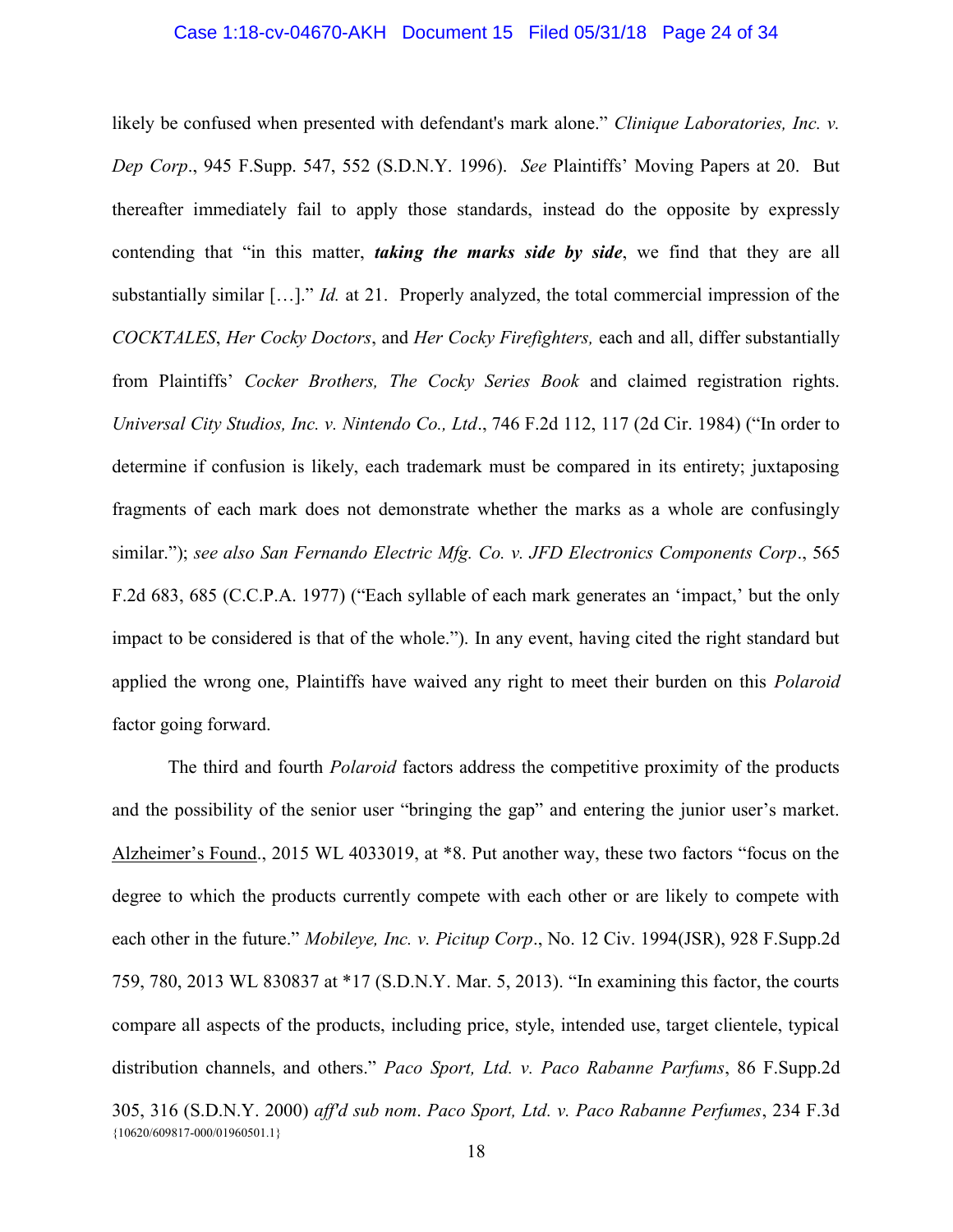### Case 1:18-cv-04670-AKH Document 15 Filed 05/31/18 Page 25 of 34

1262, 2000 WL 1721126 (2d Cir. 2000). Again, Plaintiffs simply conclude, sans citation to evidentiary support, that these factors favor Plaintiffs. See Plaintiffs' Moving Papers at 22. Such a proffer fails to meet its heavy evidentiary burden here. Having had an opportunity to initially carry its burden on these factors, Plaintiffs have waived any right to meet their burden on these Polaroid factors going forward.

As for the fifth Polaroid factor, Plaintiffs contend that Hopkins' readers have been "actually confused by the use of the Infringing Marks in the market place." See Plaintiffs' Moving Papers at 26, and the Complaint refers to "numerous consumers indicating that there is confusion," Complaint at ¶ 62, and cites to Exhibit P thereto as evidence of this. Exhibit P, however, consists of what appear to be, at most, three comments on an unnamed website or social media platform apparently addressing Ms. Hopkins. These snippets are hearsay and, in any event, are wholly devoid of context such that it is not at all clear what transpired. Moreover, the first and third snippets do not identify any titles or authors, so it is unclear whether any confusion referenced therein has anything to do with the issues or parties in this proceeding. Tellingly, the second snippet specifically references "Cocky Chef"—a title that is not associated with any Defendant in this action. Such evidence is uncompelling and should not be considered sufficient by any means to meet Plaintiffs' heavy burdens here.

{10620/609817-000/01960501.1} As for the sixth *Polaroid* factor, Plaintiffs have no clear or consistent theory of bad faith and are clearly attempting to divert attention from the fact that they are the ones who are acting with malicious intent. Initially, Plaintiffs cite case law establishing that bad faith exists when a defendant deliberately adopts another's name to obtain advantage from the Plaintiffs' goodwill in the mark. Immediately thereafter, Plaintiffs contend that the COCKTALES anthology is "intended to smear, by association, the reputation of the Plaintiffs." See Plaintiffs' Moving Papers at 25. Plaintiffs then concede that anthology authors represent a "who's-who of best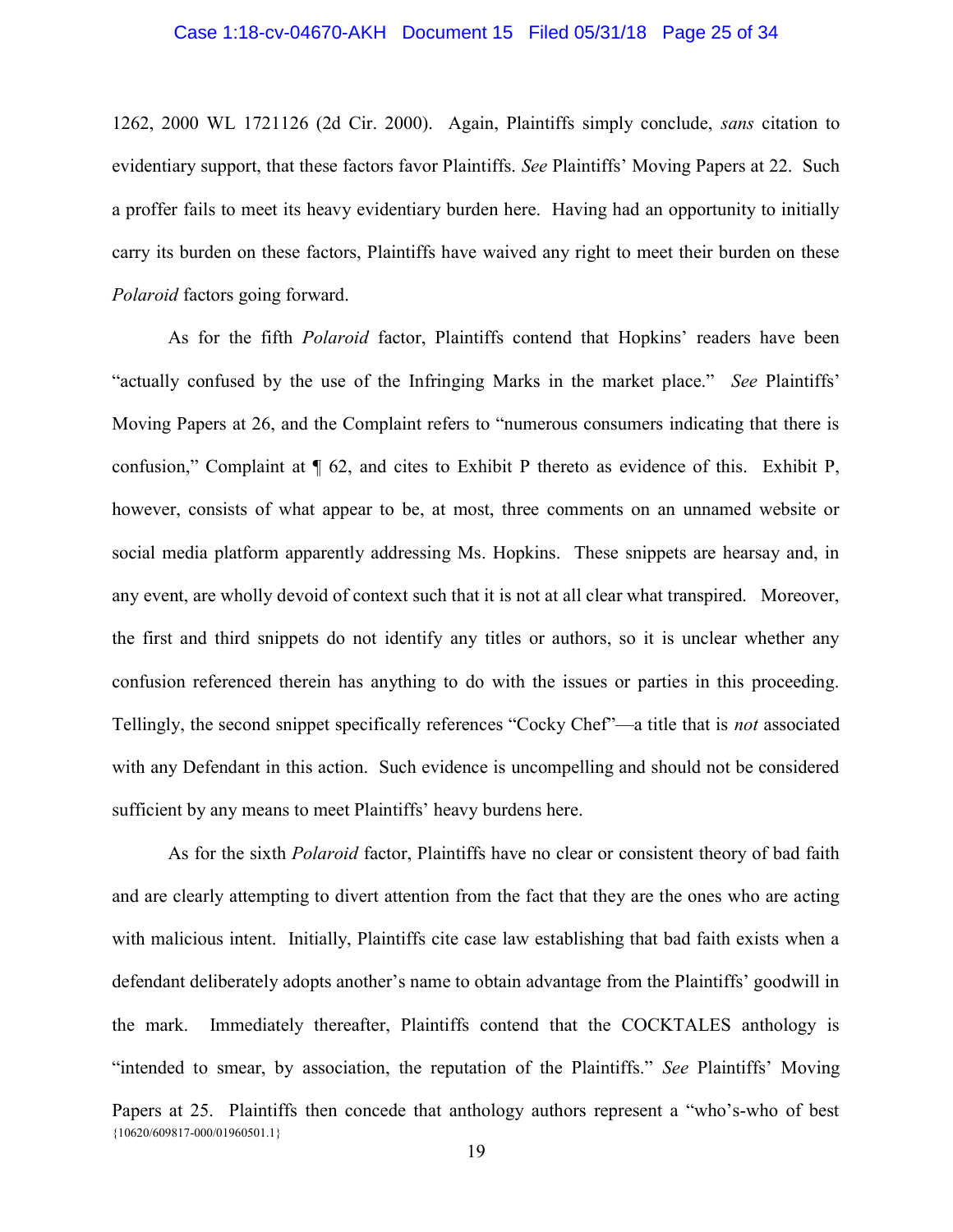#### Case 1:18-cv-04670-AKH Document 15 Filed 05/31/18 Page 26 of 34

selling novelists, who are have [sic] all joined in this vicious cause." Id. Thus, this chimera argument argues that the COCKTALES authors, i.e., forty well-known source-indicators of romance novel services, are **not** trading off Faleena Hopkin's name, brand, and goodwill to create commercial advantage, but instead, "like a pack of blood-thirsty wolves," (Id.) are destroying Ms. Hopkin's reputation by adopting *cocky* titles for an anthology that conspicuously exclude Hopkins as a source. In other words, the COCKTALES authors have no need to trade off the name and brand of Faleena Hopkins, are somehow "diluting Plaintiffs' trademarks" by adopting a "trademark" that, in fact, Ms. Hopkins never used as a trademark. Plaintiffs cannot have it both ways—either they are accusing the Defendants of using the word COCKY in attempt to smear Ms. Hopkins or they are accusing the Defendants of using COCKY to trade off Hopkins' "valuable" goodwill.

In reality, COCKY is merely a phantom mark for the Plaintiffs, *i.e.*, a trademark that contains a variable element to the mark as a whole. TRADEMARK MANUAL OF EXAMINING PROCEDURE (TMEP) § 1214.01. For Hopkins' "The Cocker Brothers" and "The Cocker Series," the word *cocky* is always used in combination with other (more distinctive elements), including the book titles Cocky Mother's Day: A Holiday Novella and Cocky By Association: Sean and Celia. As the Federal Circuit explained, the reason such phantom marks are not entitled to registration is because:

"the mark, as registered must accurately reflect the way it is used in commerce so that someone who searches the registry for the mark, or a similar mark, will locate the registered mark. 'Phantom' marks . . . encompass too many combinations and permutations to make a thorough and effective search possible. The registration of such marks does not provide proper notice to other trademark users, thus failing to help bring order to the marketplace and defeating one of the vital purposes of federal trademark registration."

In re Int'l Flavors & Fragrances Inc., 51 USPQ2d 1513, 1517-18 (Fed. Cir. 1999).

{10620/609817-000/01960501.1}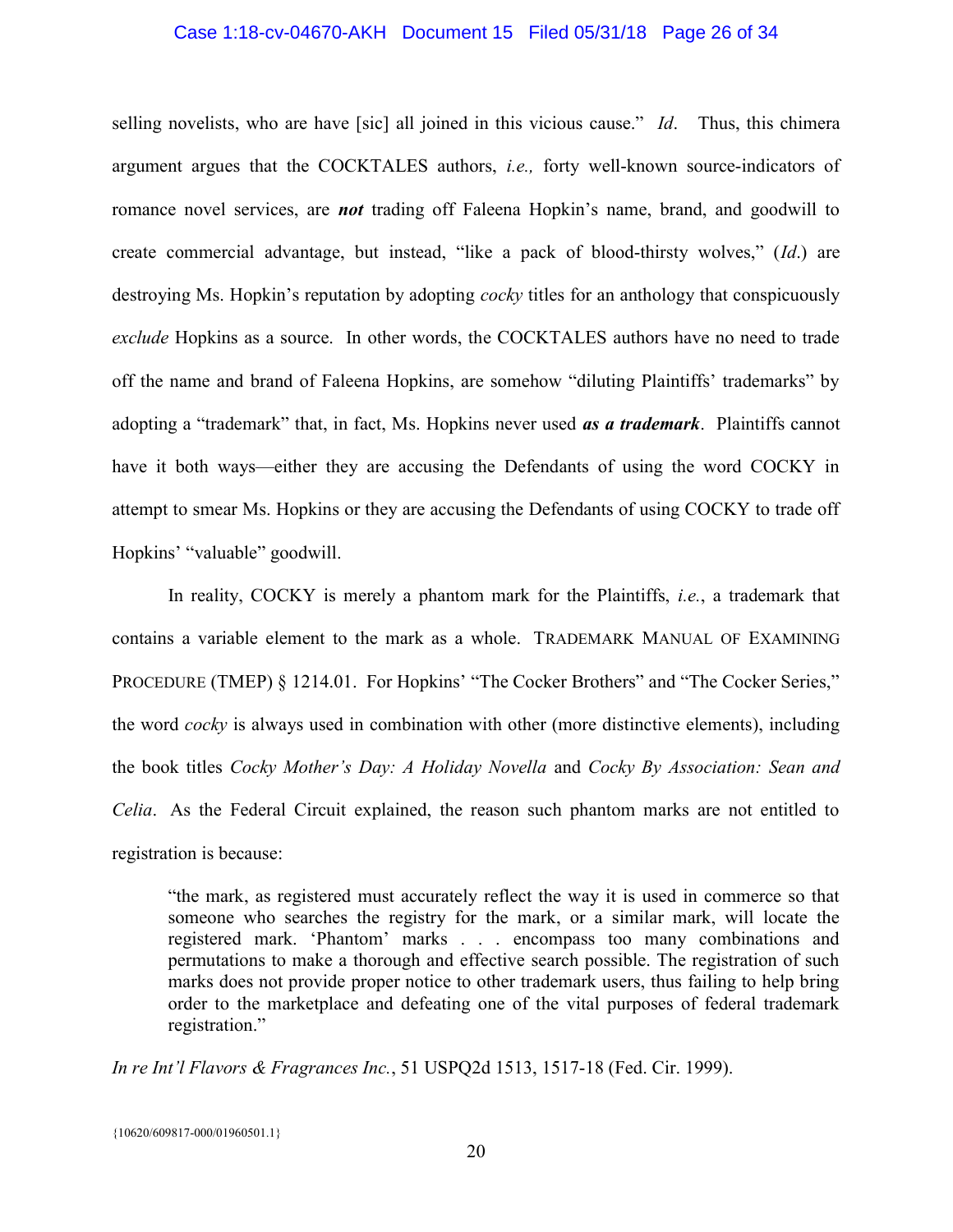#### Case 1:18-cv-04670-AKH Document 15 Filed 05/31/18 Page 27 of 34

In short, Ms. Hopkins is the one who, knowing that she cannot register the title of a single work as a trademark, misrepresented her trademark usage to identify a common term within a group of single titles, thereby obtaining registration of a phantom mark she thereafter used to harass her follow authors. In other words, to the extent that any bad faith is evident in this dispute, Plaintiffs are the only real source of it.<sup>6</sup>

As for the seventh *Polaroid* factor (the quality of Defendants' products), there does not seem to be any dispute. In any event, Plaintiffs fail to cite any evidence in support of this factor. Having had an opportunity to initially carry its burden, Plaintiffs have waived any right to meet their burden on this Polaroid factors going forward.

In terms of the eighth *Polaroid* factor, Plaintiffs cite no case nor offer any other evidence to support their contention that consumers of romance novels are unsophisticated buyers that do not exercise care in purchasing books, contending that they are guided only by scintillating covers and titles. Indeed, Plaintiffs actively insult their readership by wholly disregarding their ability and inclination to identify and purchase books based on who the author is, recommendations they have received, reviews they have read or what a book is about. Moreover, all signs point to romance consumers being voracious readers and devoted fans, and to romance authors being generally engaged with their readership communities.

Finally, in spite of its high burden, Plaintiffs' motion relies upon a single declaration from one of the Plaintiffs (Faleena Hopkins) (the "Hopkins Declaration"), who is also the sole

 $\overline{a}$ 

<sup>6</sup> Plaintiffs further chastise the COCKTALES Authors for publishing the anthology in lieu of "support[ing]their legal positions with substantive facts and applicable law," which Plaintiffs concurrently dismiss sight-unseen as "meritless," albeit "respectfully." See Plaintiffs' Moving Papers at 25, n.10. It should not go without saying that Plaintiffs' inconsistent bad faith arguments here further extend to Defendant Kneupper, who clearly did take the path Plaintiffs chastise the COCKTALES authors for avoiding by filing a well-supported and detailed cancellation petition, only to end up at the same destination as the other defendants and otherwise painted with same brush.

<sup>{10620/609817-000/01960501.1}</sup>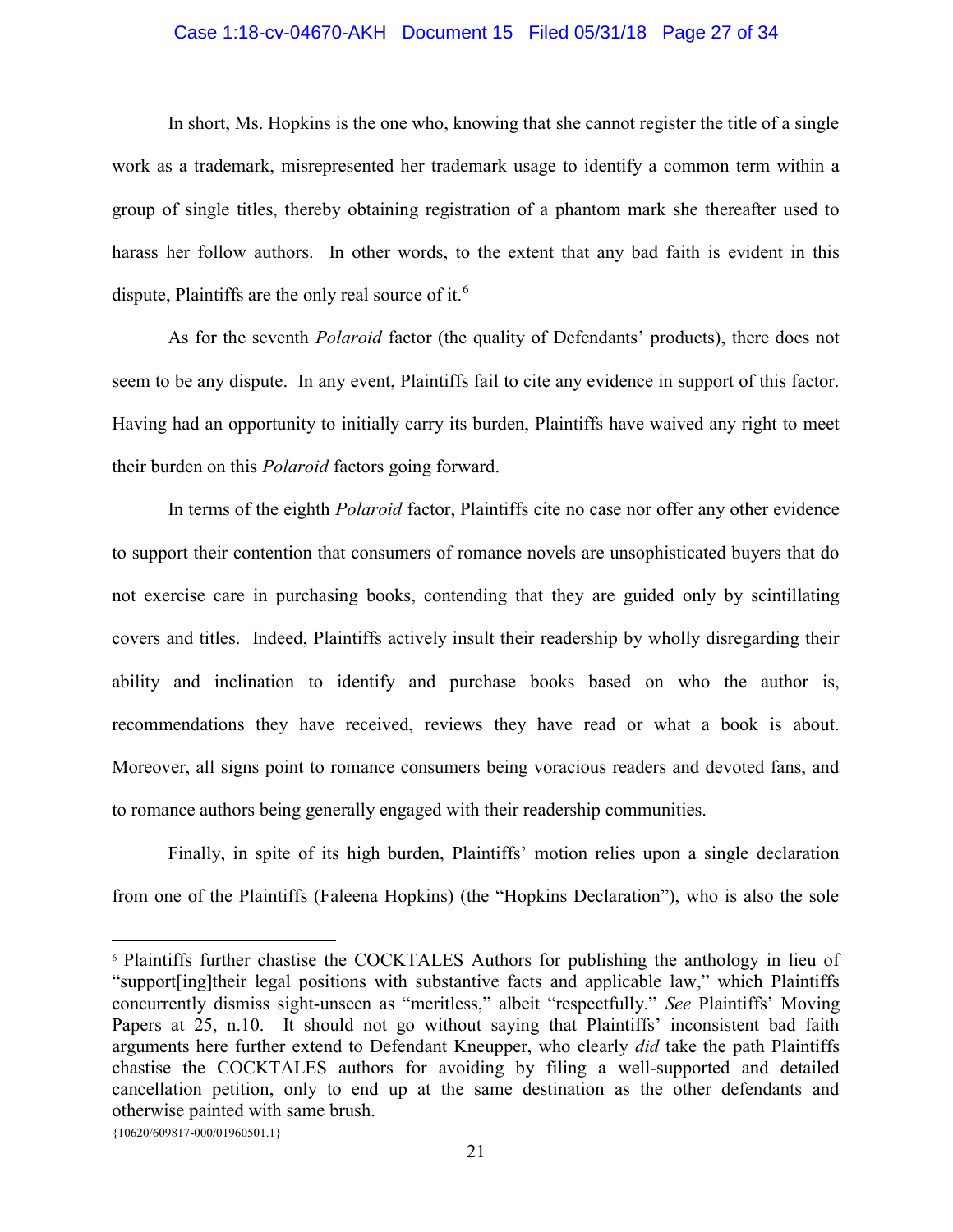#### Case 1:18-cv-04670-AKH Document 15 Filed 05/31/18 Page 28 of 34

principal of the other Plaintiff (Hop Hop Productions). The Hopkins Declaration is full of unsupported or conclusory statements made without foundation, that lack support, or that are demonstrably false. In any event, Plaintiffs' "evidence" fails to show a substantial likelihood of confusion as to source, which is fatal to the instant application.

## 5. Plaintiffs Have Not Shown A Substantial Likelihood of Prevailing on Its Declaratory Judgment Claims Against to Mr. Kneupper

Plaintiffs seek an order of this Court dismissing with prejudice the Petition to Cancel Plaintiffs' Registered Trademarks that Mr. Kneupper filed with the TTAB. Among other bases, Plaintiffs argue that Mr. Kneupper's petition "fails to submit any probative evidence that the name "cocky," in the minds of the consuming public, denotes (in this case) all romance novels in a series and not (instead) the source of the actual books, which in this matter would be Hopkins." See Plaintiffs' Moving Papers at 29 (parentheticals original). Plaintiffs cite no authority whereby Petitions to Cancel (i.e., notice pleadings) require contemporaneous submission of "probative evidence" in order to be valid (and Defendants are aware of none).

Further, Plaintiffs cite no authority whereby this Court's inherent powers to control its own docket also transcend the separation of powers, extending to the dockets of other tribunals sitting in other branches of the U.S. government. For its part, the TTAB does not understand federal courts to have this power. Specifically, the Trademark Trial and Appeal Board Manual of Procedure ("TBMP"), states that "[s]uspension of a Board proceeding pending the final determination of another proceeding is solely with in the discretion of the Board; the court in which a civil action is pending has no power to suspend proceedings in a case before the *Board*, nor do parties or their attorneys." TBMP  $\S$  510.02 (emphasis supplied).<sup>7</sup> For authority, § 510.02, Opticians Assoc. v. Independent Opticians, 734 F.Supp. 1171 (D.N.J.), rev'd

 $\overline{a}$ 

<sup>7</sup> Available at https://tmep.uspto.gov/RDMS/TBMP/current (as of May 31, 2018).

<sup>{10620/609817-000/01960501.1}</sup>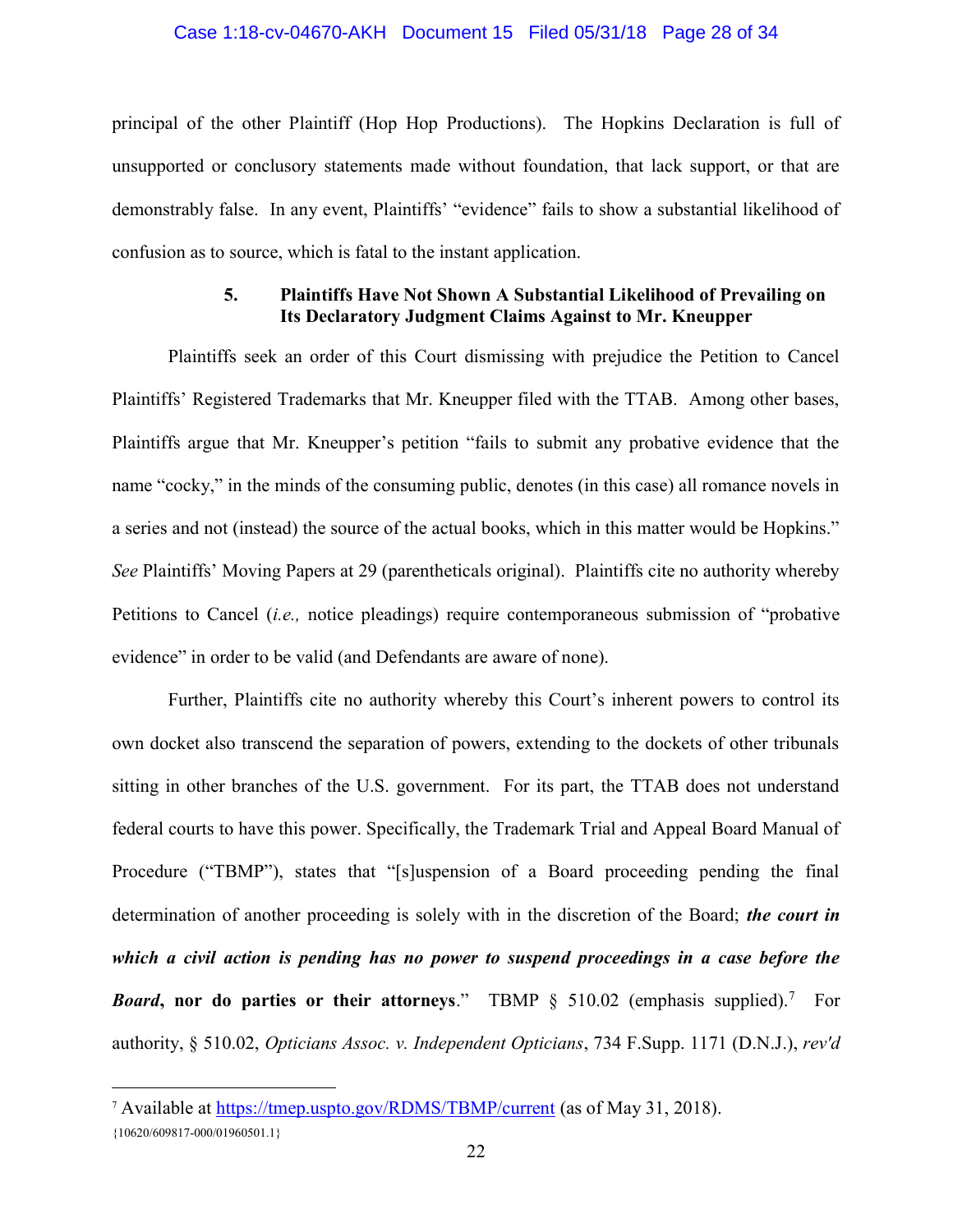on other grounds, 920 F.2d 187 (3d Cir. 1990), an opinion denying a preliminary injunction and

otherwise case directly on point with this case, holds, in relevant part, that:

"As a final matter, plaintiff seeks a stay of the cancellation proceeding before the TTAB. The power to stay proceedings flows from the power inherent in the court to schedule disposition of the cases on its docket with the goal of promoting fair and efficient adjudication." Landis v. North American Co., 299 U.S. 248, 254, 57 S.Ct. 163, 165, 81 L.Ed. 153 (1936); Gold v. Johns–Manville Sales Corp., 723 F.2d 1068, 1077 (3d Cir.1983). Because this court exercises no control over the docket of the TTAB, it lacks the power to stay its proceedings. The power to stay a cancellation proceeding resides only in the Board itself. The Other Tel. Co. v. Connecticut Nat. Tel. Co., 181 U.S.P.Q. 779, 782 (Com'r 1974). Accordingly, the request for a stay of the cancellation proceeding will be denied."

Id. at 1181 (emphasis supplied). In light of the above, it is respectfully submitted that

this Court should not reach a different result that Opticians.

## B. Plaintiffs Have Not Shown Irreparable Harm

## 1. Plaintiffs' Delay Precludes a Finding of Irreparable Harm

{10620/609817-000/01960501.1} First and foremost, Plaintiffs' delay in seeking preliminary injunctive relief belies its assertions that it will suffer irreparable harm in the absence of an immediate injunction. The Second Circuit has held that delay alone may "preclude the granting of preliminary injunctive relief" because it "suggests that there is, in fact, no irreparable injury." Tough Traveler, Ltd. v. Outbound Prods., 60 F.3d 964, 968 (2d Cir. 1995) (citations omitted). Moreover, a preliminary injunction is premised on "the theory that there is an urgent need for speedy action to protect the plaintiff's rights," and thus, "[d]elay in seeking enforcement of those rights [ ] tends to indicate at least a reduced need for such drastic, speedy action." Citibank, N.A. v. Citytrust, 756 F.2d 273, 276 (2d Cir. 1985) ("Significant delay in applying for injunctive relief [...] tends to neutralize any presumption that infringement alone will cause irreparable harm pending trial, and such delay alone may justify denial of a preliminary injunction for trademark infringement."). See also DISH Network, L.L.C. v. ABC, Inc. (In re AutoHop Litig.), No. 12 Civ. 4155 (LTS) (KNF), 2013 U.S. Dist. LEXIS 143492, at \*33-35 (S.D.N.Y. Sept. 18, 2013) (Delay negates a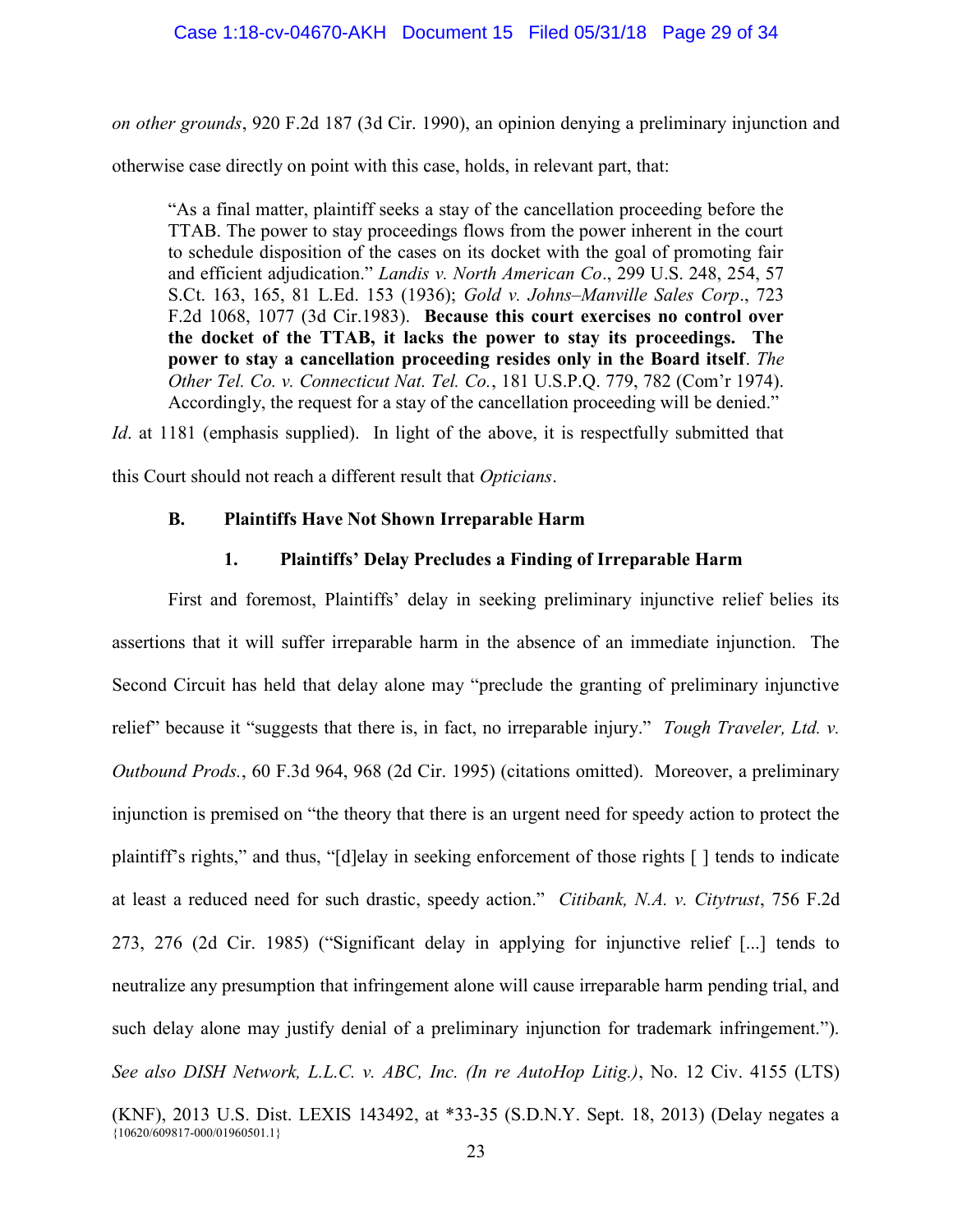### Case 1:18-cv-04670-AKH Document 15 Filed 05/31/18 Page 30 of 34

showing of irreparable harm "because the failure to act sooner undercuts the sense of urgency that ordinarily accompanies a motion for preliminary relief.") (citation omitted).

The period of delay is properly measured from (a) the time Plaintiffs first knew or should have known about the allegedly infringing conduct to (b) the date Plaintiffs filed the motion for a preliminary injunction. See Total Control Apparel v. DMD Int'l Imps., LLC, 409 F. Supp. 2d 403, 408 (S.D.N.Y. 2006) (measuring delay from the time the plaintiff "knew or should have known about the infringement"). In this case, Plaintiffs delayed far too long to be entitled to the extraordinary relief they are now seeking, having waited nearly ten months after they first learned of Defendant Crescent's alleged infringement to move for a preliminary injunction. (See Cplt.  $\P$  37.)<sup>8</sup> Indeed, courts within the Second Circuit routinely refuse to enter preliminary injunctions for trademark infringement when the moving party waits more than two months to seek relief, holding such lack of diligence undermines any claim of irreparable harm. See Gidatex S.R.L. v. Campaniello Imps., Ltd., 13 F. Supp. 2d 417, 419 (S.D.N.Y. 1998) ("[C]ourts typically decline to grant preliminary injunctions in the face of unexplained delays of more than two months.") (collecting cases). See also, e.g., Magnet Commc'ns, LLC v. Magnet Commc'ns, Inc., No. 00 Civ. 5746 (RO), 2001 WL 1097865, at \*1 (S.D.N.Y. 2001) (denying motion for preliminary injunction in trademark case because three-month delay negates the plaintiff's claim of irreparable injury); Marcy Playground, Inc. v. Capitol Records, Inc., 6 F. Supp. 2d 277, 281 (S.D.N.Y. 1998) (same); Bear U.S.A., Inc. v. A.J. Sheepskin & Leather Outerwear, Inc., 909 F. Supp. 896 (S.D.N.Y. 1995) (same); Comic Strip, Inc. v. Fox Television Stations, Inc., 710 F. Supp. 976 (S.D.N.Y. 1989) (same even where there was a "serious possibility of confusion");

 $\overline{a}$ 

<sup>&</sup>lt;sup>8</sup> Plaintiff's takedown notices to www.amazon.com and similar websites and opposition of Kneupper's petition for cancellation in the U.S. Patent and Trademark Office do not suffice to save Plaintiffs' untimely motion. See Total Control Apparel, 409 F. Supp. 2d at 408.

<sup>{10620/609817-000/01960501.1}</sup>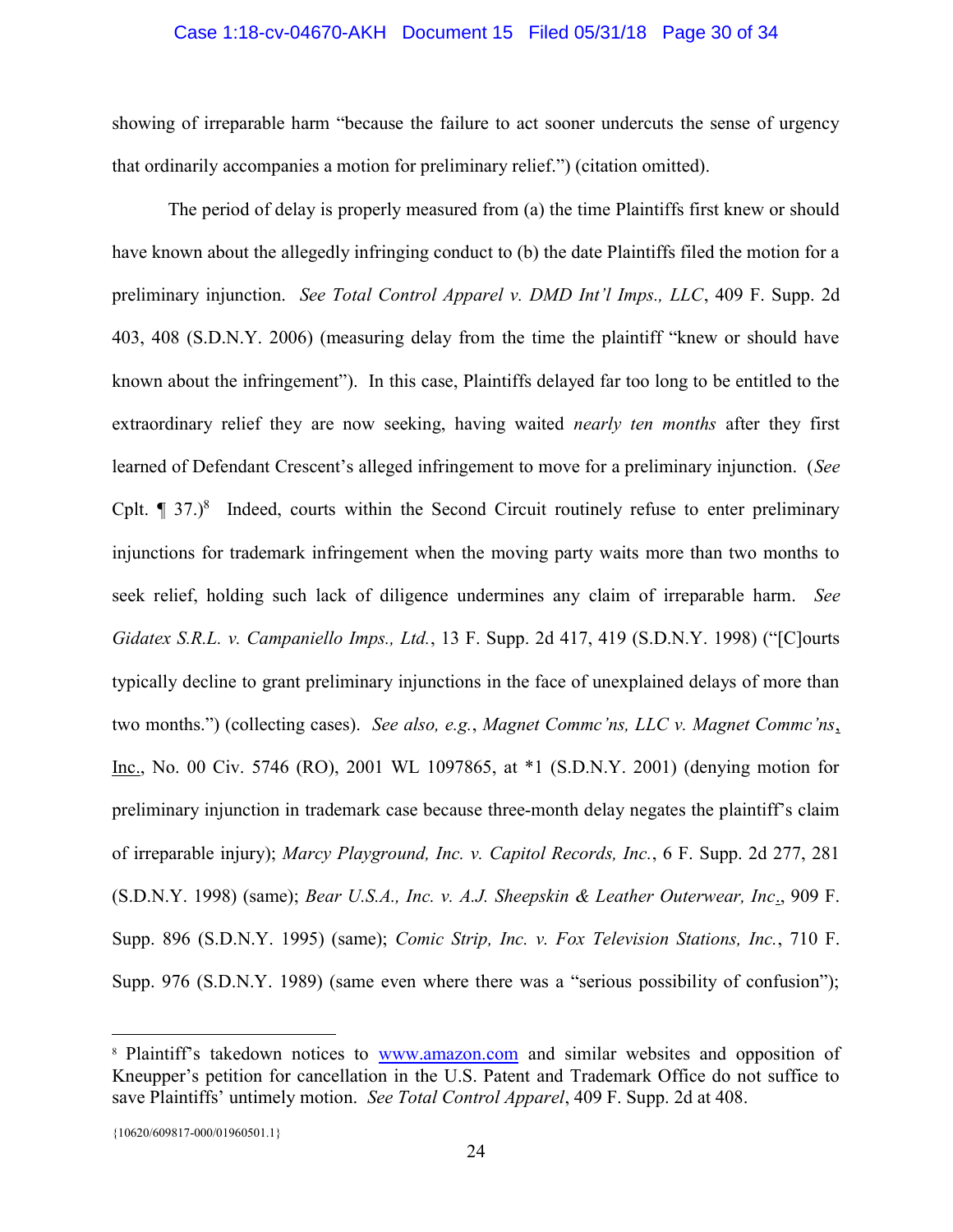### Case 1:18-cv-04670-AKH Document 15 Filed 05/31/18 Page 31 of 34

Greenpoint Fin. Corp. v. The Sperry & Hutchinson Co., Inc., 116 F. Supp. 2d 405 (S.D.N.Y.) 2000) (four-month delay); Cheng v. Thea Dispeker, 35 U.S.P.Q.2d 1493 (S.D.N.Y. 1995) (fivemonth delay); Origins Nat'l Res., Inc. v. Kotler, 2001 WL 492429 (S.D.N.Y. 2001) (four to sixmonth delay); Krueger Int'l, Inc. v. Nightingale Inc., 915 F. Supp. 595 (S.D.N.Y. 1996) (six to nine-month delay); National Football League Players Ass'n v. Nat'l Football League Props., Inc., 1991 WL 79325 (S.D.N.Y. 1991) (nine-month delay).

There is no explanation for Plaintiffs' too-long delay in asserting rights in the COCKY marks. Not only did Plaintiffs know of allegedly widespread "infringing" use *(i.e.*, romance book titles incorporating the mark COCKY) several months prior to bringing the instant motion, but Plaintiffs knew, or should have reasonably known, of such use well prior to Plaintiffs' first use of COCKY. Instead of acting, Plaintiffs slept on their rights. Plaintiffs' late-filed application for preliminary injunctive relief should be denied on this basis alone.

#### 2. Plaintiffs Have Failed To Demonstrate Irreparable Harm

{10620/609817-000/01960501.1} On top of Plaintiffs' lengthy delay, Plaintiffs have failed to demonstrate irreparable harm. Proof of "[i]rreparable harm" requires "an injury that is not remote or speculative but actual and imminent and for which a monetary award cannot be adequate compensation." Tom Doherty Assocs., Inc. v. Saban Entm't Inc., 60 F.3d 27, 37 (2d Cir. 1995) (citation omitted). The party seeking the extraordinary relief bears the burden of showing that "irreparable injury is likely in the absence of an injunction." Winter v. Nat. Res. Def. Council, Inc., 555 U.S. 7, 22 (2008). "[T]he mere possibility of harm is not sufficient to warrant the drastic imposition of a preliminary injunction." REDF Organic Recovery, LLC v. Kafin, No. 12 Civ. 7973 (JFK), 2012 WL 5844191, at \*2 (S.D.N.Y. Nov. 19, 2012). Courts may no longer presume irreparable injury in connection with intellectual property claims. E.g., New Look Party Ltd. v. Louise Paris Ltd., No. 11 Civ. 6433 (NRB), 2012 WL 251976, at \*3 (S.D.N.Y. Jan. 11, 2012).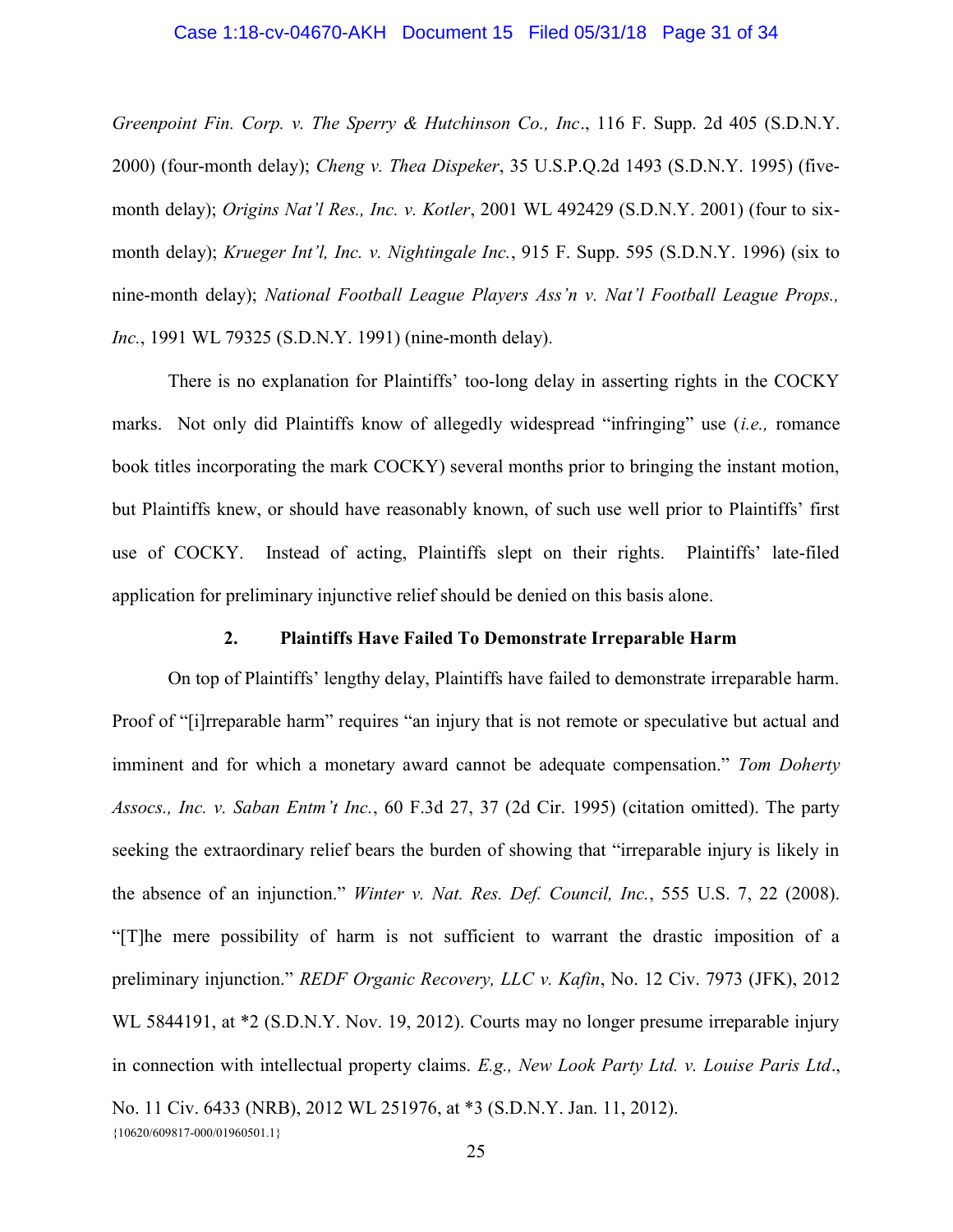## C. The Balance of Hardships Favors Defendants

"A preliminary injunction may not issue unless the movant clearly shows that the balance of equities is in its favor." Alzheimer's Found., 2015 WL 4033019, at \*13. Plaintiffs have made no such meritorious showing; to the contrary, the evidence demonstrates that the balance tips decidedly in favor of Defendants. Plaintiffs proffer no support for their contention that they will suffer "massive" irreparable harm absent a preliminary injunction; instead they make vague allusions to tarnishment of reputation and loss of recognition. MOL pp. 26-27. Plaintiffs, however, chose to enter a crowded field of titles including the term "cocky." They knew they would coexist alongside other "cocky" titles, and the declarations within Plaintiffs' trademark applications either concede the ability of such designations to coexist, or else are patently false. Moreover, Plaintiffs have admitted that common use of "cocky" within titles is not likely to cause confusion as to source or affiliation and have publicly proclaimed that they have not suffered lost sales. (Crescent Decl. ¶¶ 10; 20).

Such theoretical, undefined "hardships" pale in comparison to the real, concrete ones that Defendants would endure if they were required to pull products from the marketplace. Defendants would suffer lost sales while they re-titled and rebranded their works. Their significant marketing efforts and goodwill generated in their titles to date would be squandered. It should be noted that Cocktales currently sits at #25 on the USA Today Best Selling Books List. (Emerson Decl. ¶ 14, Ex. L); see, e.g., Fashion Week, Inc. v. Council of Fashion Designers of Am., Inc., No. 16-cv-5079 (JGK), 2016 WL 4367990, at \*8-9 (S.D.N.Y. Aug. 12, 2016) (balance of equities favored defendant where it had already expended many resources to organize and promote its planned event). Defendants would also incur costs in making unnecessary changes. Moreover, Defendants would be deprived of their freedom of artistic

expression.

{10620/609817-000/01960501.1}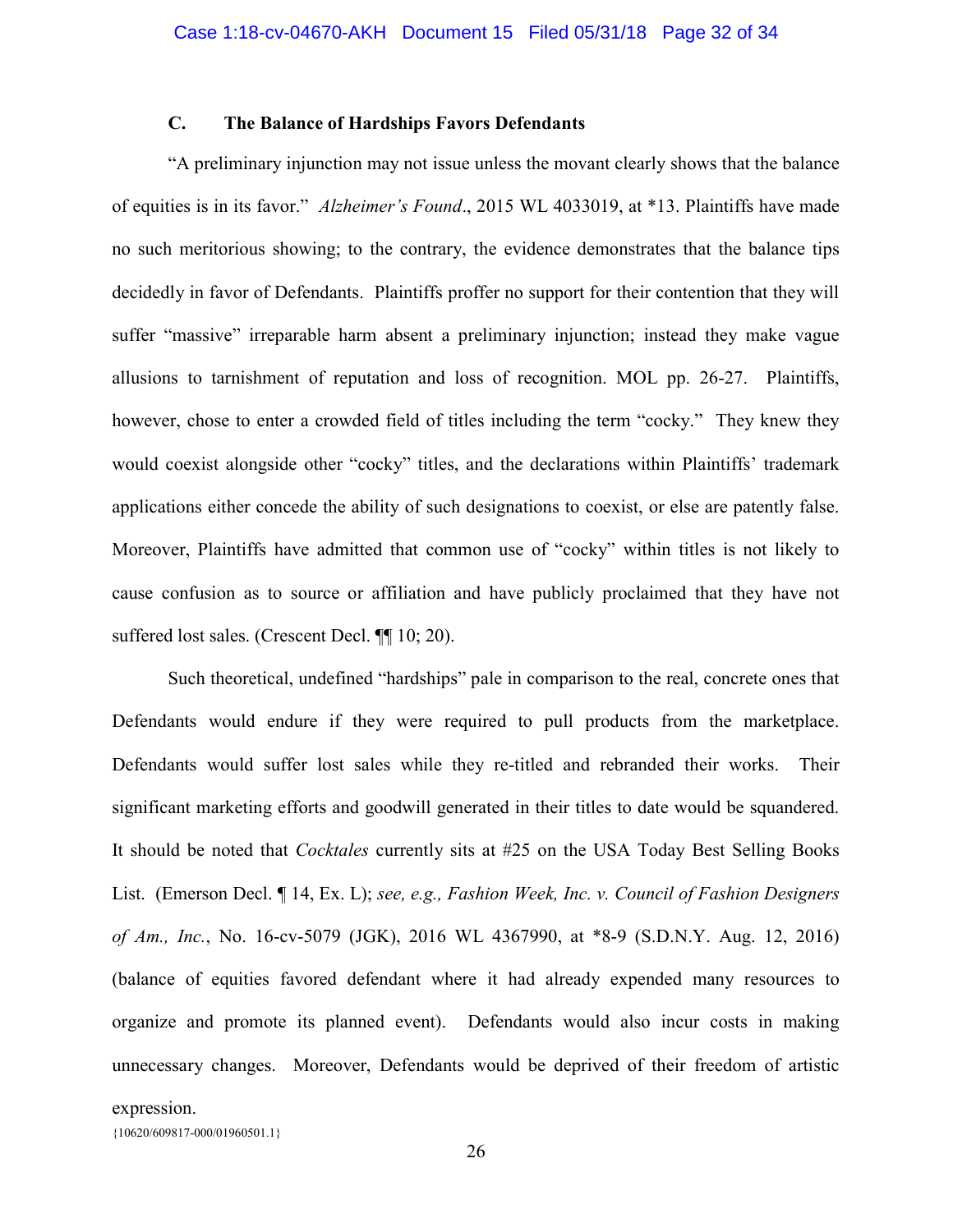## D. A Preliminary Injunction Limiting Use of the Term COCKY Is Not In the Public Interest

In addressing requests for equitable relief courts must "'pay particular regard for the public consequences in employing the extraordinary remedy of injunction." Alzheimer's Found., 2015 WL 4033019, at \*13. Plaintiffs contend the public has an interest in not being deceived. That may be so, but Plaintiffs have not come close to demonstrating that anyone has been or will be deceived. There is no public interest in the disruption that would result from pulling published books from the shelves to be re-named. There is, in contrast, a strong public interest in freedom of expression. Furthermore, no public interest would be served by delaying adjudication of Kevin Kneupper's cancellation proceeding on the merits. To the contrary, considering the fervor that has propelled Cocktales to #25 on the USA Today Best Selling Books List, it appears that there is a strong public interest in permitting that cancellation proceeding to move forward so that the fundamental issues of registrability underlying #cockygate can be meaningfully resolved.

## III. CONCLUSION

 In view of the foregoing, Defendants respectfully request that Plaintiffs' request for preliminary injunctive relief be denied in its entirety.

Dated: May 31, 2018 Respectfully submitted,

Cameron S. Reuber Lauren Emerson LEASON ELLIS LLP One Barker Avenue, Fifth Floor White Plains, New York 10601 Phone: (914) 288-0022 Fax: (914) 288-0023 Email: reuber@leasonellis.com Email: emerson@leasonellis.com

{10620/609817-000/01960501.1}